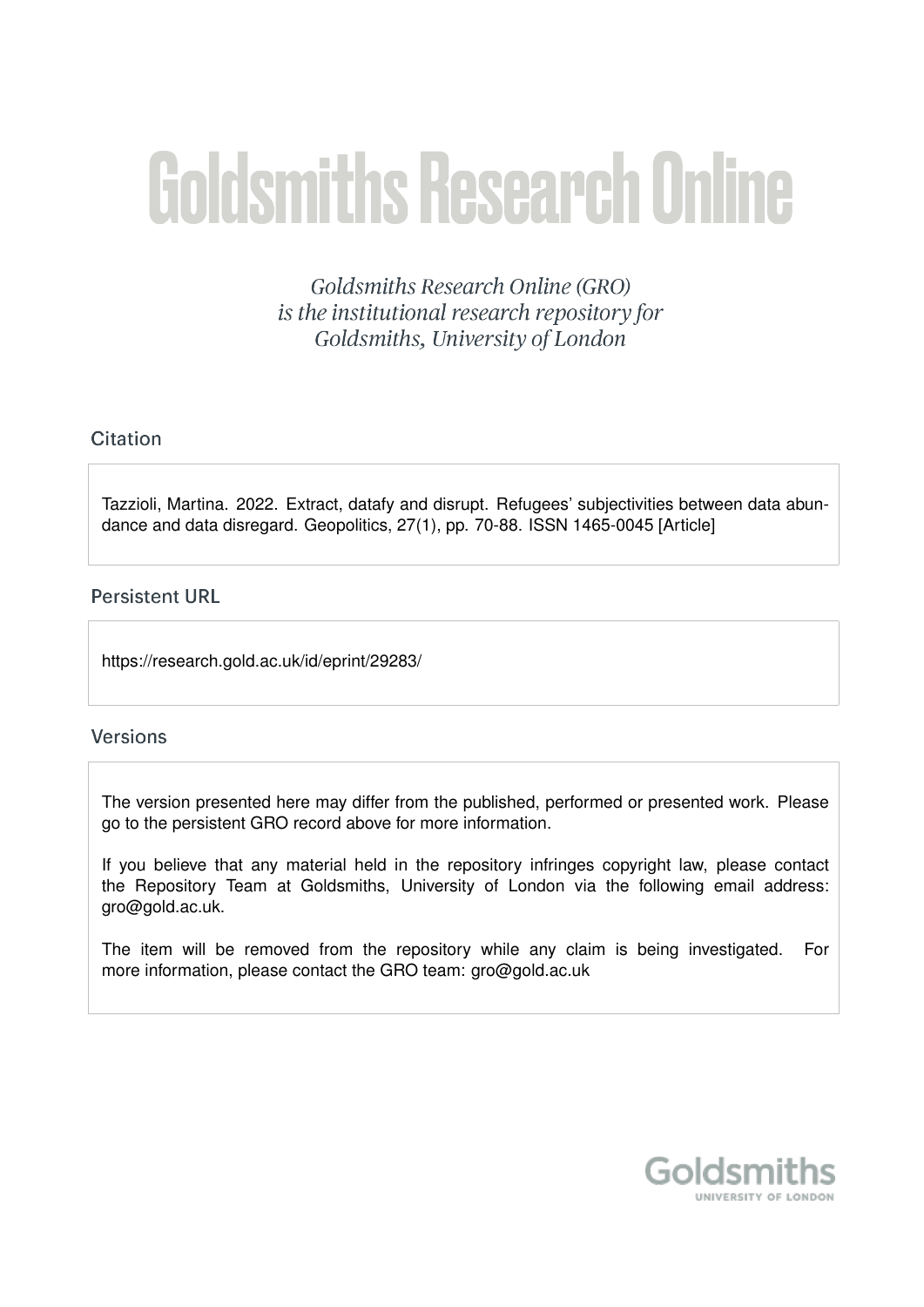# **Extract, datafy and disrupt. Refugees' subjectivities between data abundance and data disregard**

Forthcoming in Geopolitics

July 27 2019, island of Lesvos, Greece: a UNHCR officer is uploading on an I-Pad the information collected from the asylum seekers who receive the cash assistance on a prepaid card. The data is temporarily stored on the I-Pad and is later transferred into the UNHCR database Progres: 'this is a work that takes me a couple of days every month, since after updating and uploading the new information into the I-PAD, the transfer into Progres is a very laborious job', he declared to me. Far from being a flawless data circulation process, the monthly verification appears as a quite cumbersome operation: every few minutes the officer has to note down on a piece of paper the data and information that are not accepted in the system or that conflict with data already stored there. In meanwhile, asylum seekers who queue to do the monthly verification check complain because they have just found out they are no longer eligible for the Cash Assistance, and because nobody informed them about the new eligibility criteria. Thus, the alleged standardisation of 'humanitarian logistics' (Attewel 2018) through data circulation actually clashes with multiple digital disruptions and chokepoints.

**T**his article deals with the invisible infrastructures of data extraction and data circulation that sustain the logistics of the asylum system - through which people seeking asylum are channelled, controlled and selected in the hotspots (Antonakaki et al. 2016). It engages with data extraction and circulation by investigating the modes of subjectivation that asylum seekers as card beneficiaries and techno-users are shaped by. The paper argues, first, that direct data extraction and circulation in refugee camps and hotspots are combined with lateral data extraction processes which require the active involvement of refugees in data production and, ultimately, in their own govermentality. Second, and relatedly, it contends that refugees' humanitarianism is characterised by a constitutive dynamic between data abundance and data disregard and by multiple disruptions in data circulation. Hence, in so doing, the paper scrutinise three key operations of refugee governmentality: extract, datify and disrupt.

Taking into account that 'modes of infrastructuring of migration and border control' (Pollozek and Passoth 2019, 609) are heterogeneous and formed by the intertwining of digital and material circu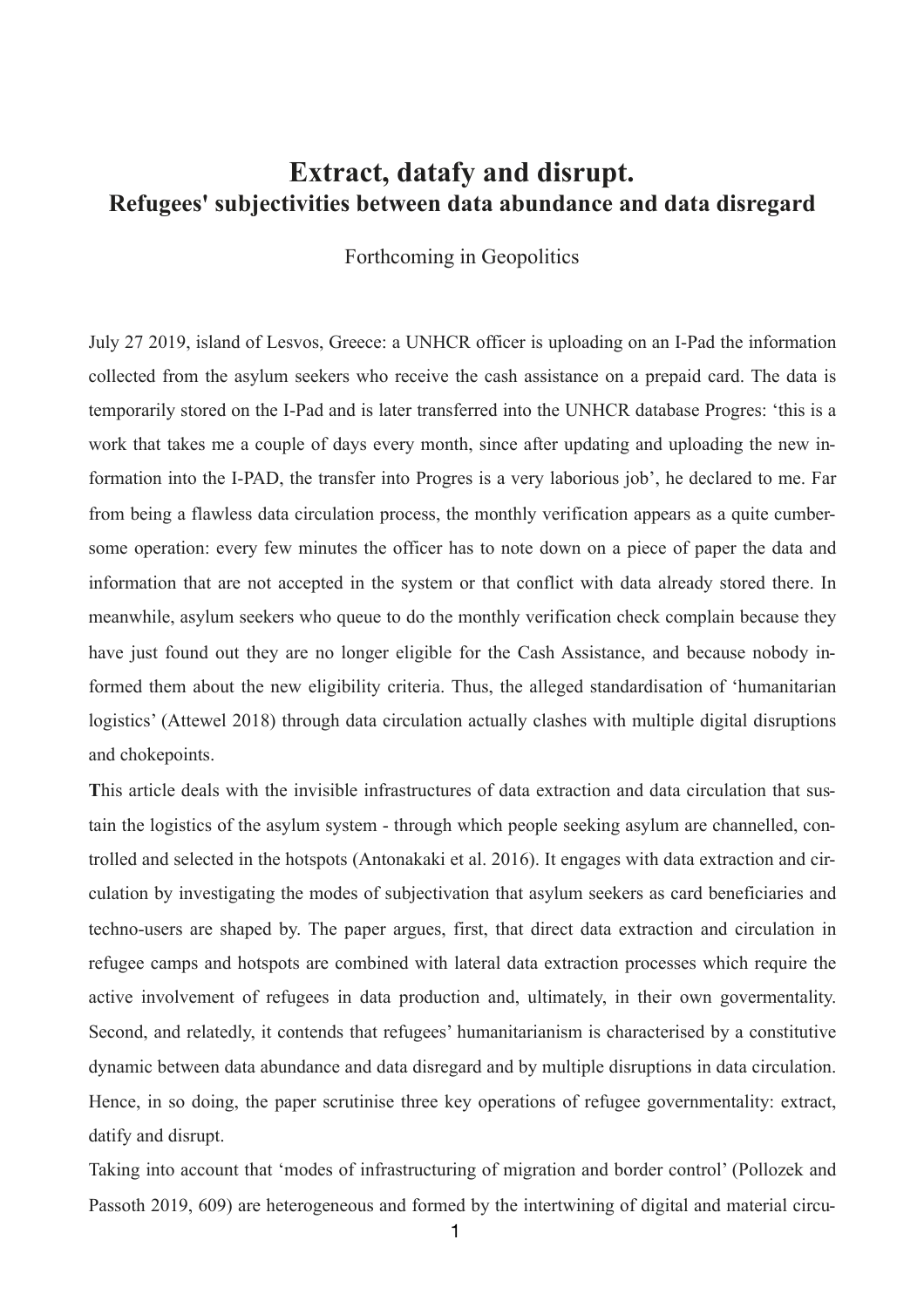lations, the article proceeds in four parts. The first section engages with the current debate on techno-humanitarianism and proposes to analyse the datafication of refugees' mobility through the lens of data extraction and, jointly, of subjectivation processes. The article moves on by exploring the data extraction activities and the multiple disruptions in data circulation: it explores the constitutive dynamics between data abundance and partial disregard towards data on the part of the humanitarian actors deployed on the ground, and how these latter can access the databases. The third section engages with the ways in which refugees' subjectivities are targeted and shaped by the multiple extractive activities: it shows that asylum seekers are both surfaces of data extraction and, at the same time, they are requested to participate data and knowledge production. The last section illustrates how asylum seekers as techno-users are shaped through a twofold paradoxical injunction: to act as autonomous subjects and to accept the spatial and disciplinary restrictions imposed on them. Methodologically, the paper builds on interviews I conducted with non-state actors, with Greek authorities and with asylum seekers during my fieldwork in Greece - in Athens and in Lesvo[s](#page-2-0)<sup>1</sup> - and on the analysis of official documents published by the UNHCR.

#### <span id="page-2-3"></span>**Techno-humanitarianism through the prism of extraction and subjectivation:**

<span id="page-2-4"></span>The financial support that asylum seekers receive in Greece is part of the Refugee Cash Assistance Programme which was launched by the EU in cooperation with the UNHCR in 2016 and which was then implemented in 2017, as a financial-humanitarian response to the so called 'refugee crisis'. According to the scheme, migrants who hold an asylum card or a temporary authorisation to stay are eligible to get the financial support which is loaded every month on a prepaid card[2.](#page-2-1) Importantly, the Programme is managed and funded by non-Greek actors and constitutes a case in point of what might be called *internal externalisation* of the asylum: indeed, it is fully run by the UNHCR, funded by the European Union Civil Protection and Humanitarian Aid (ECHO) and supported by the financial provider Prepaid Financial Services (PFS), which is based in London. At the time of writing, the two NGOs involved in the Cash Assistance are the Catholic Relief Services (CRS)<sup>3</sup> and the International Federation of the Red Cross (IFRC).

<span id="page-2-5"></span><span id="page-2-0"></span>[<sup>1</sup>](#page-2-3) As part of that, I conducted participatory observation and interviews with the UNHCR (in Athens and Lesvos), with the NGOs involved in the Cash Assistance (Caritas, Catholic Services) and with the Greek Asylum Service. I also interviewed humanitarian actors which, even if not directly involved in the Programme, are in direct contact with card beneficiaries (Doctors without Borders in Athens and Pikpa in Lesvos). I interviewed the financial provider PFS in London.

<span id="page-2-1"></span>[2](#page-2-4)

[https://reliefweb.int/sites/reliefweb.int/files/resources/Cash%20Assistance%20Update%20Mar%202019.pdf](https://reliefweb.int/sites/reliefweb.int/files/resources/Cash%25252525252525252520Assistance%25252525252525252520Update%25252525252525252520Mar%252525252525252525202019.pdf)

<span id="page-2-2"></span><sup>&</sup>lt;sup>[3](#page-2-5)</sup> Which has subcontracted Caritas Hellas to do part of the job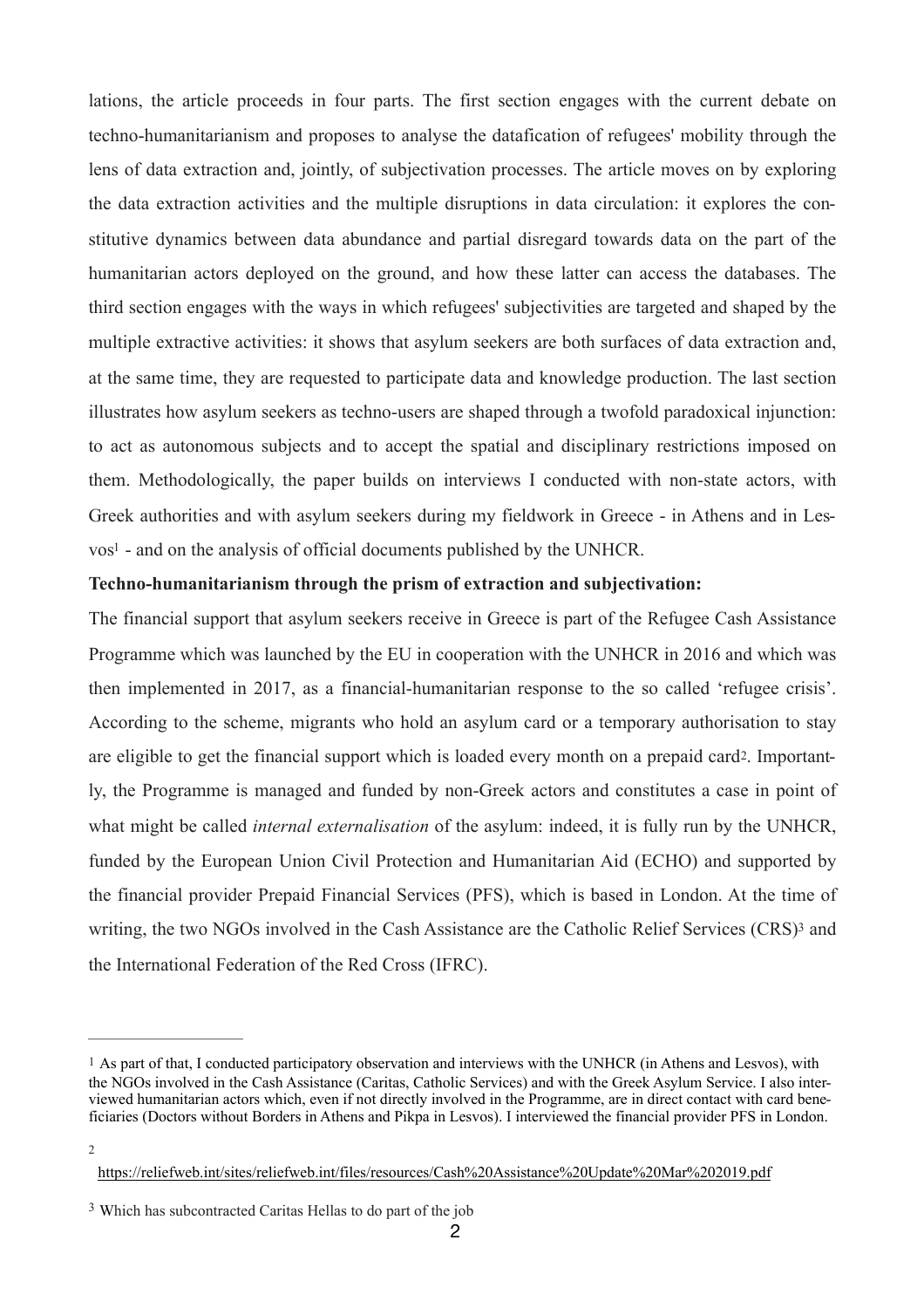The card distribution and the monthly registration processes are conducted by the UNHCR on the islands and by the two NGOs on the mainland. In fact, every month asylum seekers' eligibility for the Cash Assistance is checked every month: this expires 30 days after asylum seekers get the final decision on their asylum claim - rejection or refugee status - and the amount loaded on the prepaid card changes depending on the number of family members. Importantly, among the criteria that migrants have to comply with to get the financial support, there are precise spatial restrictions: they have to stay in the accommodations provided by the UNHCR or by the Greek authorities<sup>[4](#page-3-0)</sup>. In fact, in Greece the Cash Assistance programme is strictly linked to the Accommodation Programme for asylum seekers (ESTIA): when asylum seekers loose their eligibility for the former are also evicted from the accommodation.

<span id="page-3-1"></span>A growing academic literature has investigated the flexible borders of the hotspots (Mitchell, Sparke 2018), the logistics of humanitarianism at play there (Garelli and Tazzioli,2018; Pallister-Wilkins 2018; Spathopoulou 2016), and how hotspots pawed the way 'for the flexible governance of mobility and asylum' (Papoutsi et al. 2019, 2200; see also Papada et al. 2019). This article draws on that debate shifting the attention from the material fences and infrastructures of border control towards the invisible infrastructures of data extraction and circulation. In so doing, it interrogates which subjects are enacted and how refugees subjectivities are interpellated. Methodologically, I contend that the use of digital and financial tools in Greek refugee camps needs to be analysed in light of the restructuring of the asylum regime as well as of the transformation of the islands from space of transit into spaces of containment (Spathopoulou and Carasthatis 2020). Confronted with the multiplication of data extraction activities and digital technologies in refugee camps, it is paramount, this paper contends, to forge analytical tools up to date, and that do not fall into techno-pessimism nor in techno-optimism. Indeed, the vocabulary of techno-innovation should not be taken at face value: as Claudia Aradau has pointed out, in the place of conceptualising practices as exceptional, unprecedented and anew, 'critical work needs to reformulate analytical tools that can grasp the reconfiguration and recomposition of discourses, technologies and practices' (Aradau 2019, 24). Throughout the paper I use the expression 'data extraction' instead of 'data collection' in order to foreground the modes of capitalisation and exploitation connected to that and, therefore, to politicise what is presented by international organisations as a mere technical operation. Indeed, 'when we speak of data being "collected," […] the image conjured is one of neutral accumulation" while

<span id="page-3-0"></span> $4$  These can be refugee camps, hotspots, or apartments. Until the end of 2017, migrants who opted for getting an independent accommodation were excluded from the system. In 2018 the UNHCR started to accept people who were living in independent accommodations with a regular rent contract, therefore excluding all those without a regular contract as well as migrants living in squats. Now they also accept also forms of self-certification.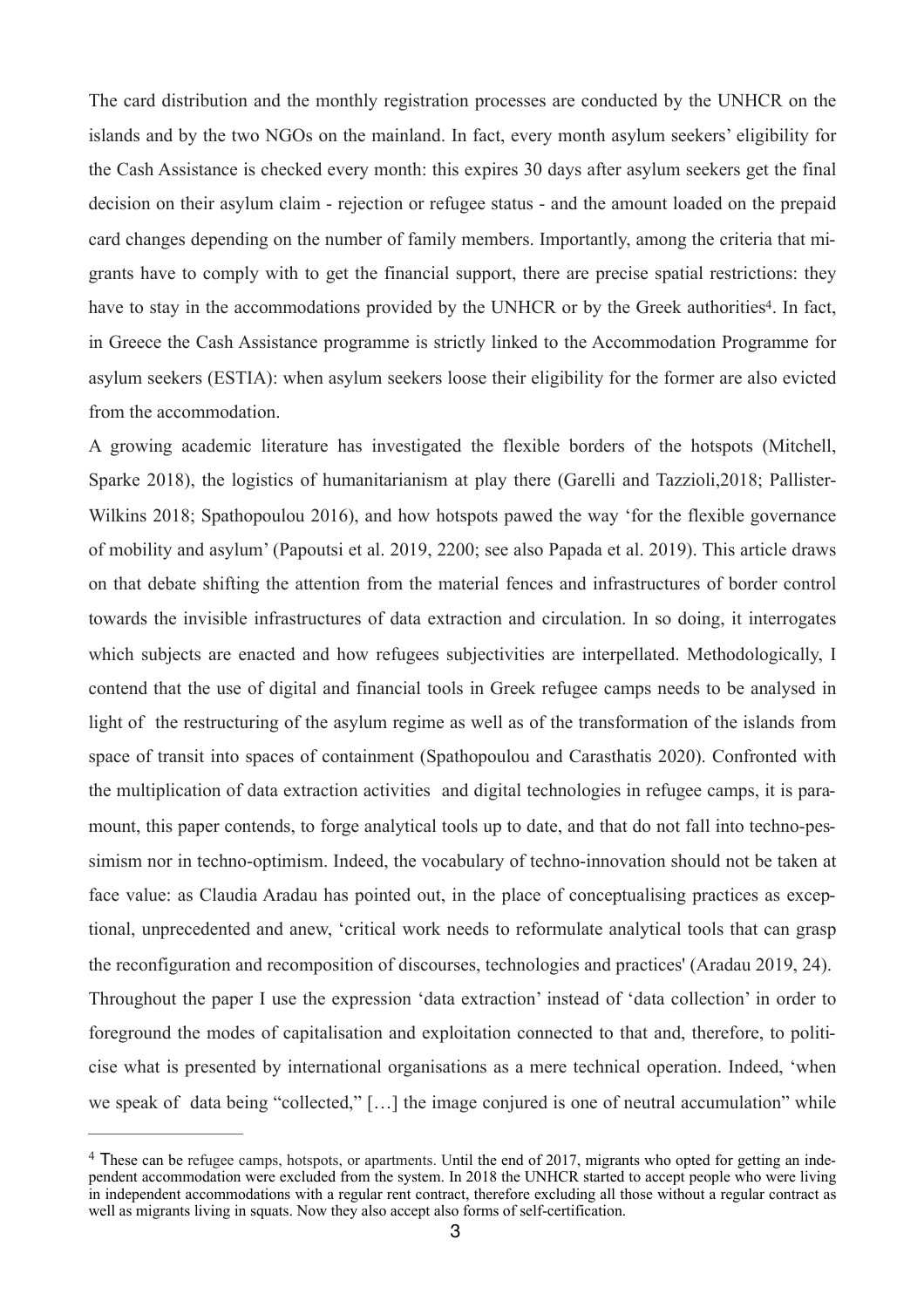"analysing this process in terms of extraction emphasises the people targeted by' (Sadowski 2019, 6). As Sandro Mezzadra and Brett Neilson suggest, 'extraction provides an appropriate way to name the processes by which capital draws on its multiple outsides to sustain and perpetuate itself' (Mezzadra and Neilson 2019, 38). Mobilising such an expanded understanding of extraction, I build here on works that put at the core 'the disjointed breaks, pauses, start points, end points – and "friction'" in data circulation (Bates et al. 2016, 4: see also Akbari 2020)

The implementation of biometrics technologies in refugees' humanitarianism has received a growing attention in the academic literature (Amoore 2013; Jacobsen and Sanvidk 2018; Scheel 2013) as well as in non-academic debates (GSMA 2017; Privacy International 2019). Literature on critical infrastructures and on the politics of materiality has paved the theoretical ground for scrutinising the role of digital technologies in migration governmentality (Ceyhan 2002; Walters 2014). As part of that, 'techno-humanitarianism' (Morozov 2012) has become a field of profit for hi-tech corporations and is part of what Ruben Andersson has defined "predation in the human bioeconomy" processes (Andersson, 2018). Samer Abdelnour and Akbar Saed have pointed to 'the technologizing of the humanitarian space' (Abdelnour, Saed 2014, 14) as a general trend in the field of humanitarianism which goes far beyond refugee governance. A growing scholarship has analysed how migrants tactically appropriate digital technologies to make their own way to Europe (Latonero and Kift 2018; Trimikliniotis et al. 2015). Scholars have also pointed to the risks connected to implementation of digital technologies in migration governmentality (Broeders and Dijstelbloem 2015) and to the restructuring of economy through migrant digital labour (Alternied and Bojadziev 2017).

Overall, works on digital technologies and refugees have centered around two main themes: security/privacy (Privacy International 2017) and discrimination/sorting (Latonero and Kift 2018; Metcalfe and Dencik 2019). However, as I will show later focusing on the Cash Assistance Programme, data extraction and circulation activities are not always used for tracking individual migrants - but, for instance, for generating statistics on refugee populations as techno-users. I suggest that the above mentioned debates on technology and refugee governmentality needs to be supplemented with an analysis of the infrastructures of data circulation and of the 'extractive biopolitics' which, following Aradau and Tazzioli, consists of 'modes of value extraction from migrants' mobility' (Aradau and Tazzioli 2019, 5). In order to do that, the increasing role of financial actors in managing refugees should be object of further scrutiny<sup>5</sup>[.](#page-4-0)

<span id="page-4-1"></span><span id="page-4-0"></span><sup>&</sup>lt;sup>[5](#page-4-1)</sup> Notably, both Mastercard and the World Bank have gained centre stage in humanitarian interventions, not only to target refugees but also so called unbanked populations.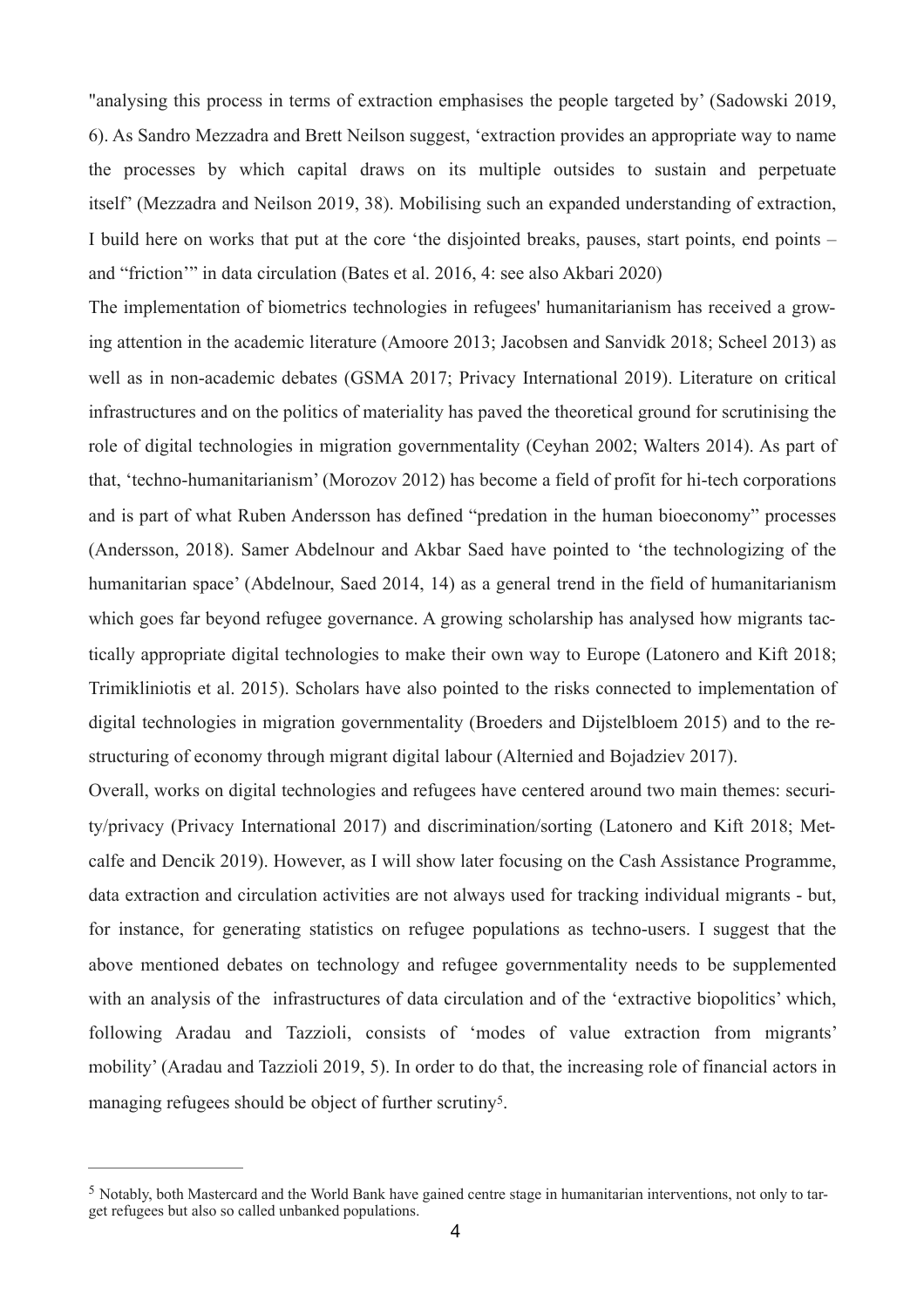<span id="page-5-2"></span>Thus, the Greek refugee Cash Assistance Programme is situated within such a rapid widespread of digital technologies in refugee camps (Hoffman 2017; Jacobsen 2017; Turner 2019) which include prepaid cards, iris scan technology and digital identity. Advanced technologies which are presented as part of problem-solving logics, often work in combination with a wide range of technologies which are used on a daily basis by migrants as well - such as Viber, WhatsApp and Skype. In Greece, this panoply of technologies and apps constitutes a compulsory digital interface between humanitarian actors and state authorities on the one hand, and asylum seekers on the other<sup>[6](#page-5-0)</sup>. More broadly, techno-innovations are often intertwined with unsophisticated registration modes. For instance, during the monthly verification for the Cash Assistance, humanitarian actors use to take notes on paper for double checking what migrants declare. As long as digital and financial technologies are used, datafication of refugees' mobility and value extraction activities are unfolded.A critical engagement with techno-humanitarianism involves interrogating the processes of subjectivation that are at play in refugees' uses of digital technologies (Foucault 1988). By subjectivation I refer here on the one hand to the humanitarian narratives around refugees' autonomy through technology and on the other to the ways in which refugees' subjectivities are shaped both by specific paradoxical injunction to *autonomy through discipline* and through processes of *data extraction*.

#### **Data abundance and data disregard**

The proliferation of data extraction activities should not be conflated with full data usage nor with data usefulness: rather, data abundance, partial data disregard and the making of subjects through datafication processes need to be studied jointly. Although data extraction plays a key role in the asylum regime, this is characterised by 'turbulent circulation' (Chua et al. 2018) and by moments when 'the networks fails, breaks down or gets out of reach' (Akbari 2020, 414). In Greece data circulation regarding card beneficiaries was not centralised for more than one year, and this provoked glitches and increased the possibilities for asylum seekers to dodge the restrictions and get the monthly cash twice<sup>[7](#page-5-1)</sup>. Hence, the infrastructures of refugees' humanitarianism are not based on smooth digital connectivity: rather, in order to make things and data circulate human labour and a complex network of material and digital infrastructures are needed. An insight into the digital logis-

<span id="page-5-3"></span><span id="page-5-0"></span> $<sup>6</sup>$  $<sup>6</sup>$  $<sup>6</sup>$  Since 2016, migrants who want to claim asylum are obliged to first book an appointment with the Greek Asylum ser-</sup> vice via Skype.

<span id="page-5-1"></span> $^7$  $^7$  As this was confirmed to me by UNHCR officers in Lesvos in July 2017. Without a centralised database, as it was the case the first year when the Programme run, some asylum seekers were excluded by mistake from the cash assistance and some others managed to get the monthly payment twice as they moved from one refugee camp to another during the registration days.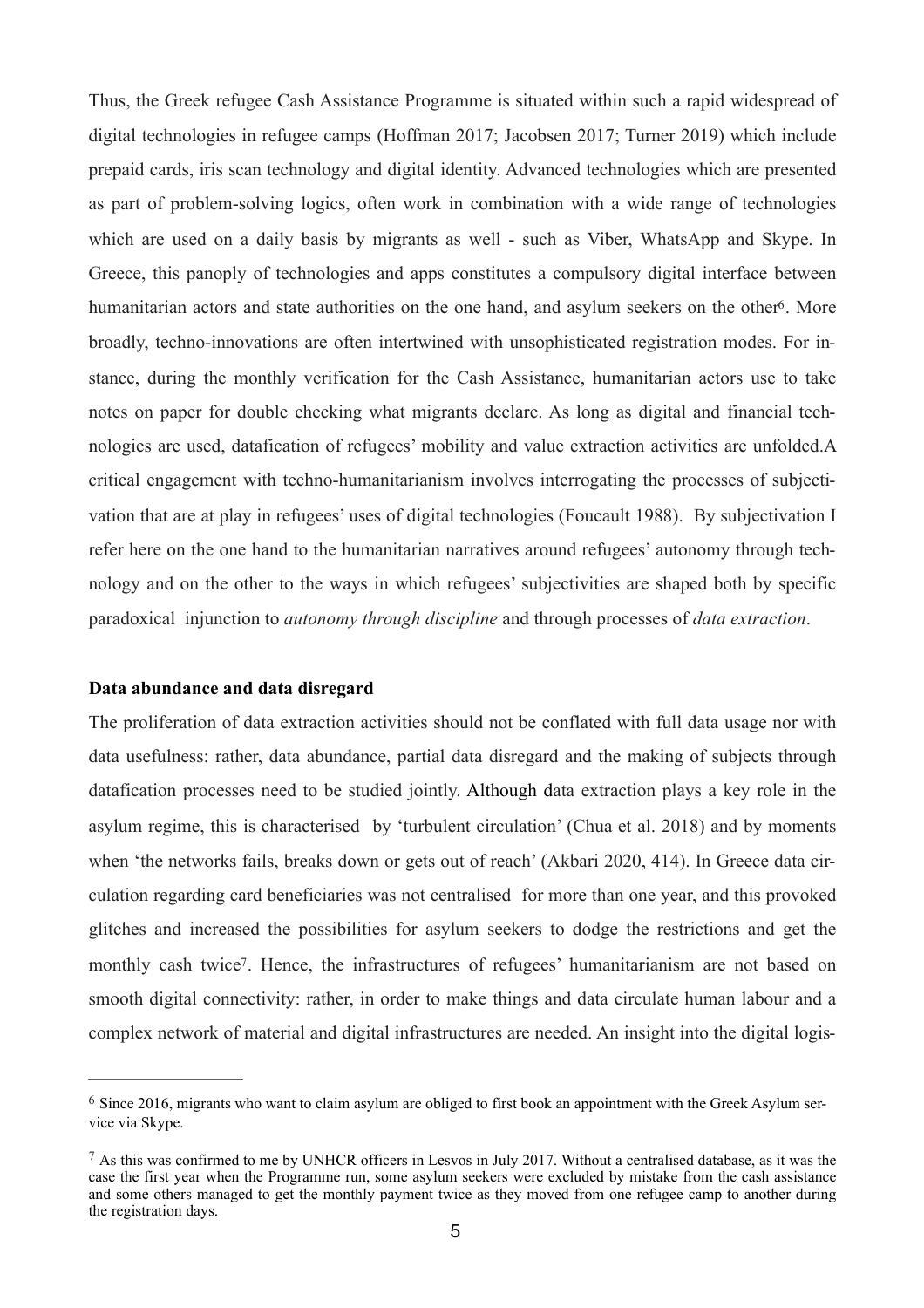tics of the Cash Assistance Programme shows that modes of data-production and data-extraction ultimately generate *data abundance*. Yet, abundance here does not refer (only) to quantity but to the potential value extraction and, simultaneously, to *data leftover*.

<span id="page-6-2"></span>That is, while the data collected and circulated is a potential source of capitalisation, in practice a huge amount of data stored by humanitarian actors remains under-used, not-used and overlooked, as reported by UNHCR officers involved in the projects<sup>8</sup>. Indeed, partial disregard towards data is noticeable at the level of the every day practices of techno-humanitarianism. The financial provider of the Greek Cash Assistance Programme, PFS, accesses the basic information of card beneficiaries name, surname and phone number - as well as the real-time information about refugees' transactions, but is restricted from getting more personal information due to the UNHCR protection policy. Nevertheless, by saying that the actors involved in the Programme partially disregard data - 'we do have even too much data!' - it does not mean that little value production is at stake. Indeed, 'data is very often collected without specific uses in mind' (Sadowski 2019, 5) and under the predicament that it might become source of capitalisation later on. Data disregard is arguably more widespread among the NGOs involved in everyday refugee support activities than at the UNHCR Headquarters in Geneva, where dedicated units work to process the data. Such a discrepancy in the (partial) disregard towards data is glaring in Greece, as an officer from Caritas stated to me: 'we do not know what the UNHCR might do with the data collected; honestly it is not our preoccupation, we do rather struggle in keeping up with daily activities and in dealing with migrants who constantly complain as they have issues with the prepaid cards['9](#page-6-1).

<span id="page-6-3"></span>In fact, beyond this specific case study, data extraction activities in refugees' humanitarianism are characterised by a dynamics between *data abundance* and *data disregard:* the overproduction of data, that often depends on systems becoming more and more cumbersome, goes in parallel with a partial non-interest in data usage. Indeed, data abundance is produced in conjunction with a partial data disregard more than being driven by 'data anxieties' (Belcher 2015). Such a tension between data disregard ('we don't know what to do with data') and data abundance (incessant data extraction) leads us to complicate the relationship between data production, circulation and value in

<span id="page-6-0"></span><sup>&</sup>lt;sup>[8](#page-6-2)</sup> As a UNHCR officer told me in Lesvos on July 23, 2019, "we are not prepared for both working on the ground and making something with this data. Daily operations for making the online system function absorb most of our time. Most of the data we collect is not very useful, as it consists of information that the Greek Asylum service has already, or is about changes in family compositions and legal status".

<span id="page-6-1"></span> $9$  Interview with Caritas, Athens, July 18, 2019.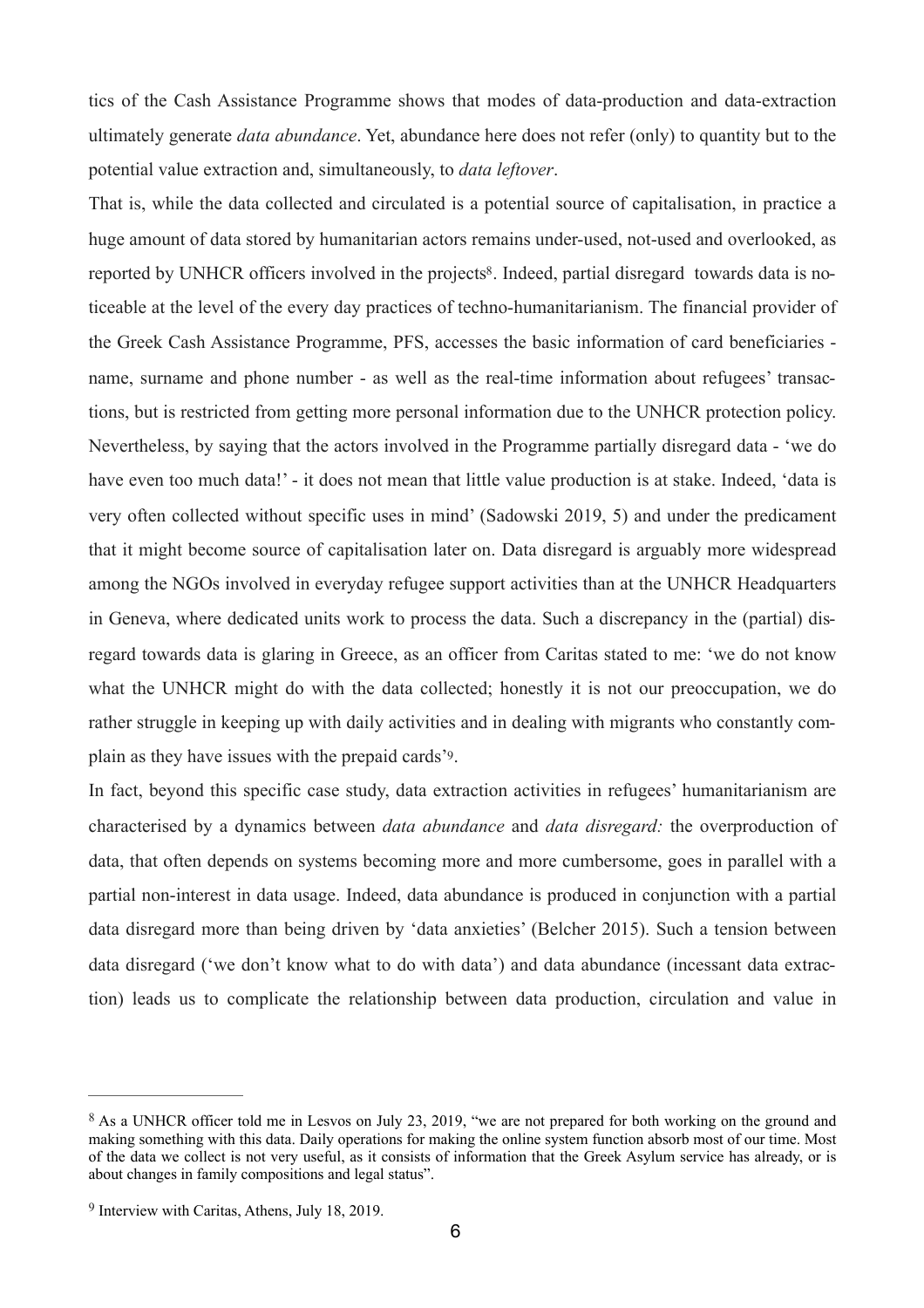<span id="page-7-4"></span><span id="page-7-3"></span>refugee governmentality (Mezzadra and Neilson 2019)<sup>[10](#page-7-0)</sup>. The partial data disregard towards data shown by the humanitarian actors deployed on the ground should be read together with the complex technological procedures they need to deal with on a daily basis: in fact, as reported by a UNHCR officer i 'the more we go on with the Programme the more it becomes harder and harder to make it function; it is becoming a quite cumbersome system, far from being easily manageable<sup>'11</sup>[.](#page-7-1) More data about the card beneficiaries they input and update into the system, more human work is required for avoiding mistakes and technical glitches: 'for preventing mismatches among the databases, we have to import manually into Progres the data collected from card beneficiaries during the monthly verification procedures'<sup>12</sup>[.](#page-7-2)

<span id="page-7-5"></span> Hence, while on the one hand the multiplication of information and data is needed for keeping the system up to date (Chun 2016), on the other such data is partly useless for both statistics and control, and data extraction and circulation activities turn out to be cumbersome for the humanitarian actors deployed on the ground. Indeed, for the humanitarian actors involved in the Cash Assistance Programme, the storing and managing of data turn out to be quite cumbersome and the data extracted cannot be easily translated into actionable knowledge (Bellanova and Fuster 2019). The partial disregard towards data is also telling of the multiple conflicts among the actors involved and of a widespread tacit reluctance among actors in sharing data. For instance, the two NGOs involved in the Cash Assistance are not interested in collecting data, apart from those they need for, making the Programme function, nor they are intrigued by the goals that the UNHCR or other organisations might have in using the data stored. At the same time, the UNHCR partly limits the data that the two NGOs and the financial provider PFS can access and negotiations are still ongoing between the Greek authorities and the actors involved in the Programme in terms of the data that the former could get.

Far from being flawless, the logistics of data circulation is characterised by repeated disruptions and chokepoints, whose failures depend both on technical jams and on local resistances. In order to conceptualise these disruptions and chokepoints we need to consider that migrants are constantly hampered not only from getting access to the asylum system but also from fully using the cards and from knowing the correct steps to take - e.g. if they need to report a problem. That is, the disrup-

<span id="page-7-0"></span> $10$  The frantic data extraction activities do not necessarily involve a straightforward production of value: on the contrary, by critically engaging production of superfluous data, we encounter the multiple struggles and obstructions that are at play in the meshes of data circulation.

<span id="page-7-1"></span>[<sup>11</sup>](#page-7-4) Interview with UNHCR Athens, July 2019.

<span id="page-7-2"></span><sup>&</sup>lt;sup>[12](#page-7-5)</sup> Interview with UNHCR officer, Mytilini, Lesvos, July 26, 2019.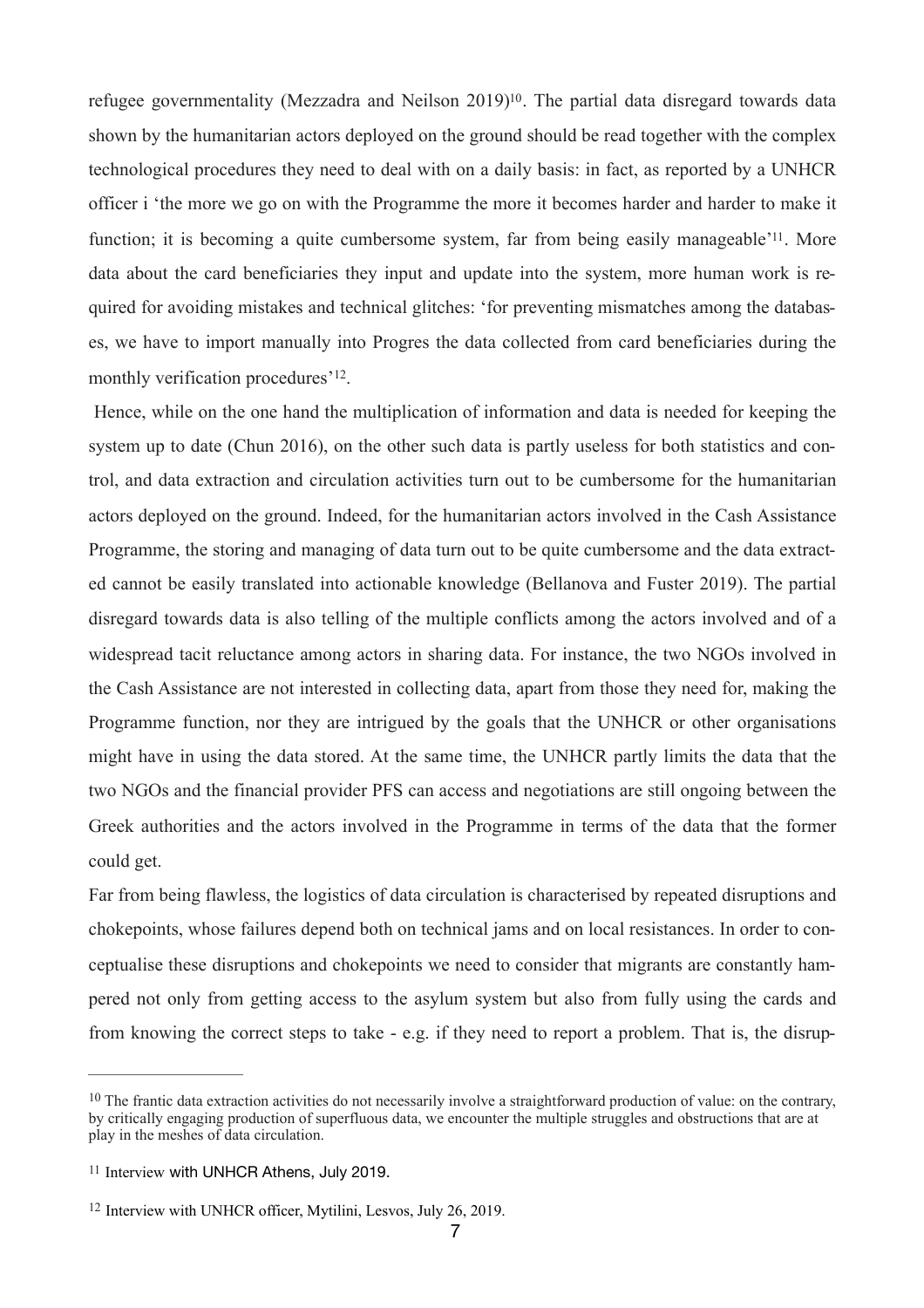tions that asylum seekers as techno-users experience depend in part on the confusion about the steps they need to take, and this generates a widespread disorientation on them. As Claudia Aradau has contended, 'ambiguity has also been deployed both to foster non-knowledge and to (de)stabilize the assembling of ignorance, uncertainty, and secrecy' (Aradau 2017, 11). Migrants' disorientation shows that the non-knowledge enhanced through ambiguity is not only an epistemic issue but it also has tangible effects on migrant lives.

The actors involved in the Cash Assistance Programme are confronted with differential access to data. This system of differential access and manipulation in part reveals internal hierarchies between the UNHCR and the other actors. Yet, the image of the *sluice-gates* is more wedded to the actual way in which financial, humanitarian and state actors access and interact with the data extracted from the refugees as card beneficiaries. The sluice gates of techno-humanitarianism are formed neither by neat hierarchies among the actors involved in the Programme nor by separate and different channels for accessing the data. Rather, they are structured as partial locks and differential access to the data and the possibility of acting upon it. The image of the sluice gates enables moving beyond a binary logic of access/non-access and highlighting that different actors involved have access to some parts of the databases and not to others, or can get access the database but not act upon the data.

<span id="page-8-2"></span>In order to understand what differential access to data means concretely, we need to take into account the two databases involved in the Programme: the UNHCR database Progres and the database of the PFS financial provider. The PFS database contains information about refugees not as individual clients of the bank but as case-numbers connected to a single financial wallet hold by the UN-HCR. In which way are refugees datafied in the PFS database ? The PFS database stores minimal information about the card beneficiaries - such as name, surname, phone number and the number of the refugees' asylum card. This is in part because for the financial actor, card beneficiaries are just para-clients[13](#page-8-0) and not refugees (Tazzioli, 2019), and, in part, it is the result of the UNHCR data protection policy that forbids the circulation of sensible data. Due to the relatively minimal amount of information stored in the PFS database, and the fact that 'the identity paper contained in it - the asylum card number - is useless for the bank, as it might expire in the near future['14](#page-8-1), refugees are not source of capitalisation for alternative credit data. Therefore, Rob Aitken's provoking formula, 'all data is credit data' (Aitken 2017), should be revisited in light of peculiar territories of financialisa-

<span id="page-8-3"></span><span id="page-8-0"></span>[<sup>13</sup>](#page-8-2) I say "para-clients" because PFS does not conceive asylum seekers as real or potential future bank clients.

<span id="page-8-1"></span> $14$  Interview with Catholic Relief Services, Athens, 23 April 2019.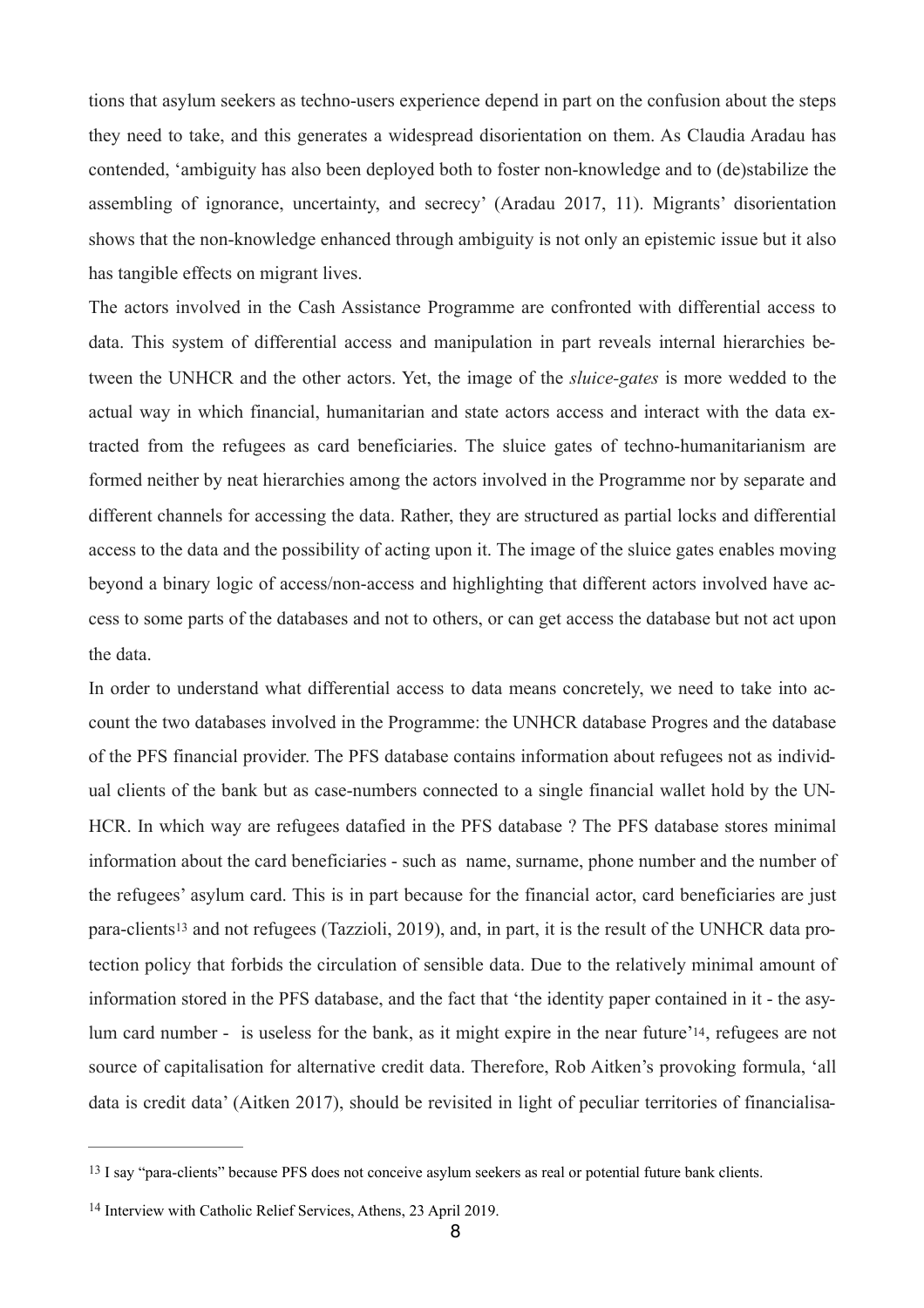tion, such as refugees' humanitarianism, where process of data extraction and modes of capitalisation are intertwined with mechanisms of exclusion and partial obfuscation.

By shifting attention from *what* is in the database, towards *who has access to what* and *what actors can do* through that, we can grasp the broader configuration of power relations that financial-humanitarianism strengthens and the ways in which this affects refugees. All actors involved in the Cash Assistance Programme have access to the PFS database, which means that they can check asylum seekers' transactions in real time and retrace the history of financial movements. In so doing, they can verify if the cards have been used to withdraw the money from the ATM machines or for buying directly in shops. The PFS database is a digital platform used also for other purposes than tracking, checking and monitoring: indeed, it is via PFS that refugees' prepaid cards might be temporarily or permanently blocked. However, the two NGOs involved in the project cannot unblock the cards if a problem is reported and they need to ask PFS via the UNHCR.

Hence, the uneven and flawing logistics of data circulation mirrors differential access and use of the data. Greek authorities have access to Progres and contribute to populate that database with the information collected during the identification procedure, but they are not allowed to enter the PFS database, nor can they block or unblock the prepaid cards. Thus, the sluice gates of digital humanitarianism show that we could not focus the attention exclusively on the leading actor of the Programme - in this case the UNHCR. Indeed, if on the one hand the UNHCR has access to both databases, on the other PFS is the mediator for many of the operations that the UNHCR might do to act upon the data stored. More generally, focusing on the chokepoints and disruptions involves questioning the assumptions that some actors have a thorough knowledge of the system which is instead partially concealed to others.

#### **Scattered digital subjectivities and lateral data extraction**

The datafication of refugees' presence and mobility is associated with both *extractive* and *productive* operations*.* By *extractive operations* I refer to the multiple modes of data extraction that are deployed as part of techno-humanitarianism. By *productive operations* I mean that the datafication of mobility contributes to scattered digital subjectivities. As Stephan Scheel and colleagues have observed, datafication as such 'does not fully account for the performative and political implications of data practices' (Scheel 2019 et al, 582): indeed, data extraction activities contribute to produce subjects and, relatedly, to objectivize and know them according to specific categories (Hacking 2004; Foucault 1984). Which refugee subjectivities are enacted through these multiple extractive mechanisms? In order to address this question we need to consider subjectivity on a twofold level.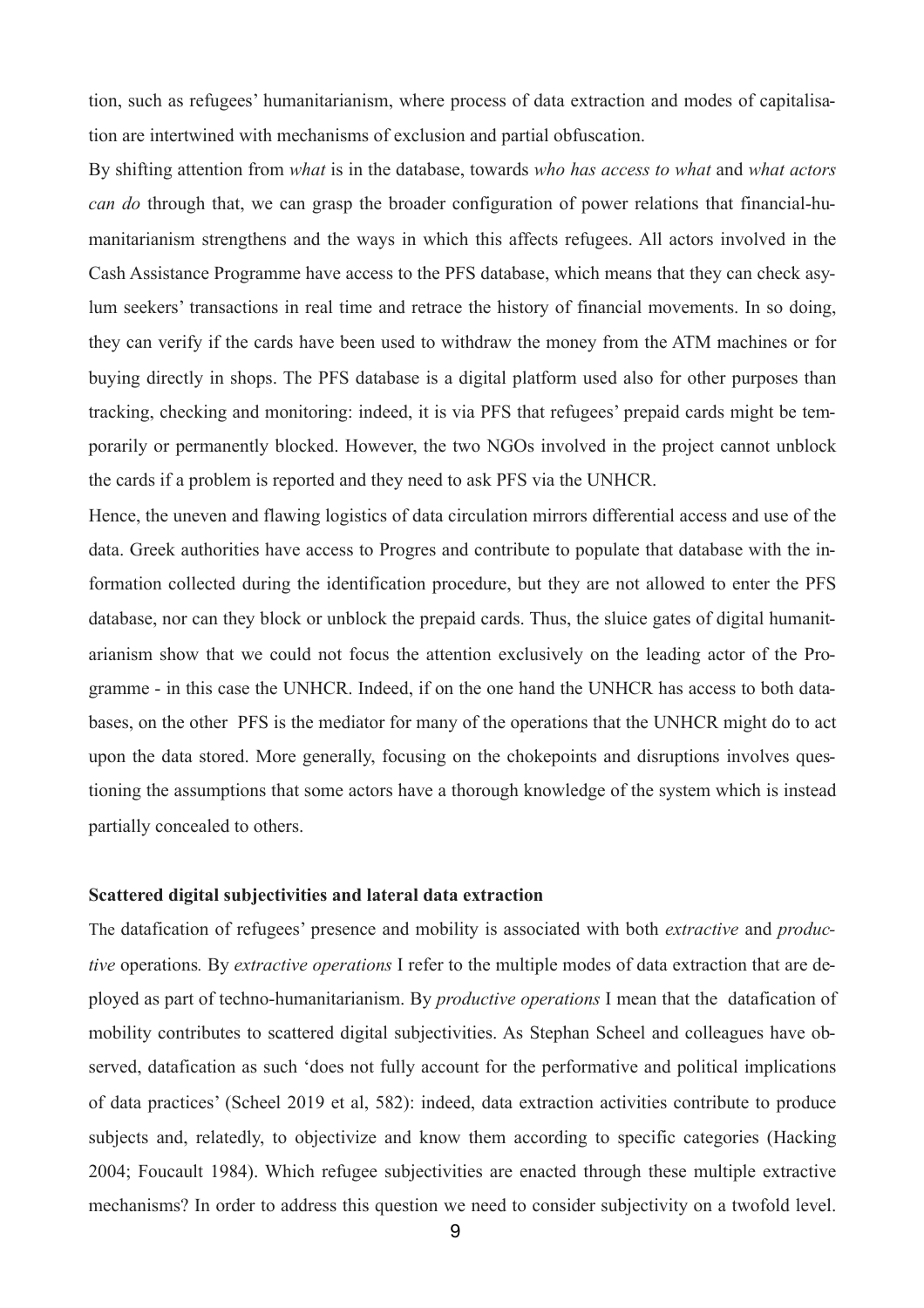On the one hand, asylum seekers as techno-users are targeted and interpellated by humanitarian actors through lateral data extraction activities: that is to say asylum seekers are requested to actively participate to data production and to speak about their use of digital technologies and of prepaid cards. On the other, subjectivity refers to the scattered digital subjects which stem from what I call 'hit without interpellation': that is, refugees as techno-users are at the same time passive surfaces of data extraction and data combination processes that eventually generate digital multiplicities (Benjamin 2019).

<span id="page-10-2"></span>Starting from the latter -scattered digital subjectivities generated through hits without interpellation. - it is noticeable that data is extracted from cards beneficiaries both as asylum seekers and as techno-users: that is, the datafication process concerns the legal status, the temporary location as well as the personal information of the asylum seekers and, simultaneously, their conducts and mobility. As card beneficiaries, migrants are turned into techno-users and their card transactions can be tracked and localised in real time<sup>[15](#page-10-0)</sup>. The UNHCR database Progres is a complex and populated digital platform, in which refugees' identities are filled in and formed by a variety of data which is constantly updated by different actors. An insight into the Progres database enables getting a better understanding of how datafication processes craft individual digital subjectivities and virtual multiplicities. However, refugees' digital identity is the result of multiple processes of data extraction: these do not generate a discrete digital subject of asylum but a highly scattered one. Biodata, registration details, job skills and spatial location form the constellation of information which populates Progres: thus, a sort of socio-bio data wallet is associated to every refugee's digital file. At the same time, in the Progres database there is a relevant gender-based construction of refugee groups: indeed, individual cases are clustered around a focal point group which corresponds to the head of the household<sup>[16](#page-10-1)</sup>.

<span id="page-10-3"></span>However, these scattered digital subjectivities are ultimately unaccessible to refugees and are not perceived by them; that is, they don't know how their biometric data, their activities as well as their social and legal status are combined in the database. In this sense we can say that these digital subjectivities do not generate an effect of subjectivation on the migrants. Indeed, scattered digital subjectivities might determine and restrict migrants' access to asylum and rights, therefore the multiple "data double" have a tangible impact on them; but how these subjectivities are assembled and what they consist of is largely kept out of migrants' knowledge and view. The prepaid card constitutes

<span id="page-10-0"></span><sup>&</sup>lt;sup>[15](#page-10-2)</sup> Yet, the data collected at the registration by the UNHCR officers and by the two NGOs involved is not anew to the Greek authorities. Indeed, the information required for registering migrants into the Cash Assistance Programme are held already by the Greek Asylum Service at the Ministry of the Interior, as long as the migrants who are eligible are asylum seekers and they had been identified and fingerprinted as soon as they entered Greece.

<span id="page-10-1"></span> $16$  Thus, first, the family-based structure is at the core of the datafication of refugees as card beneficiaries.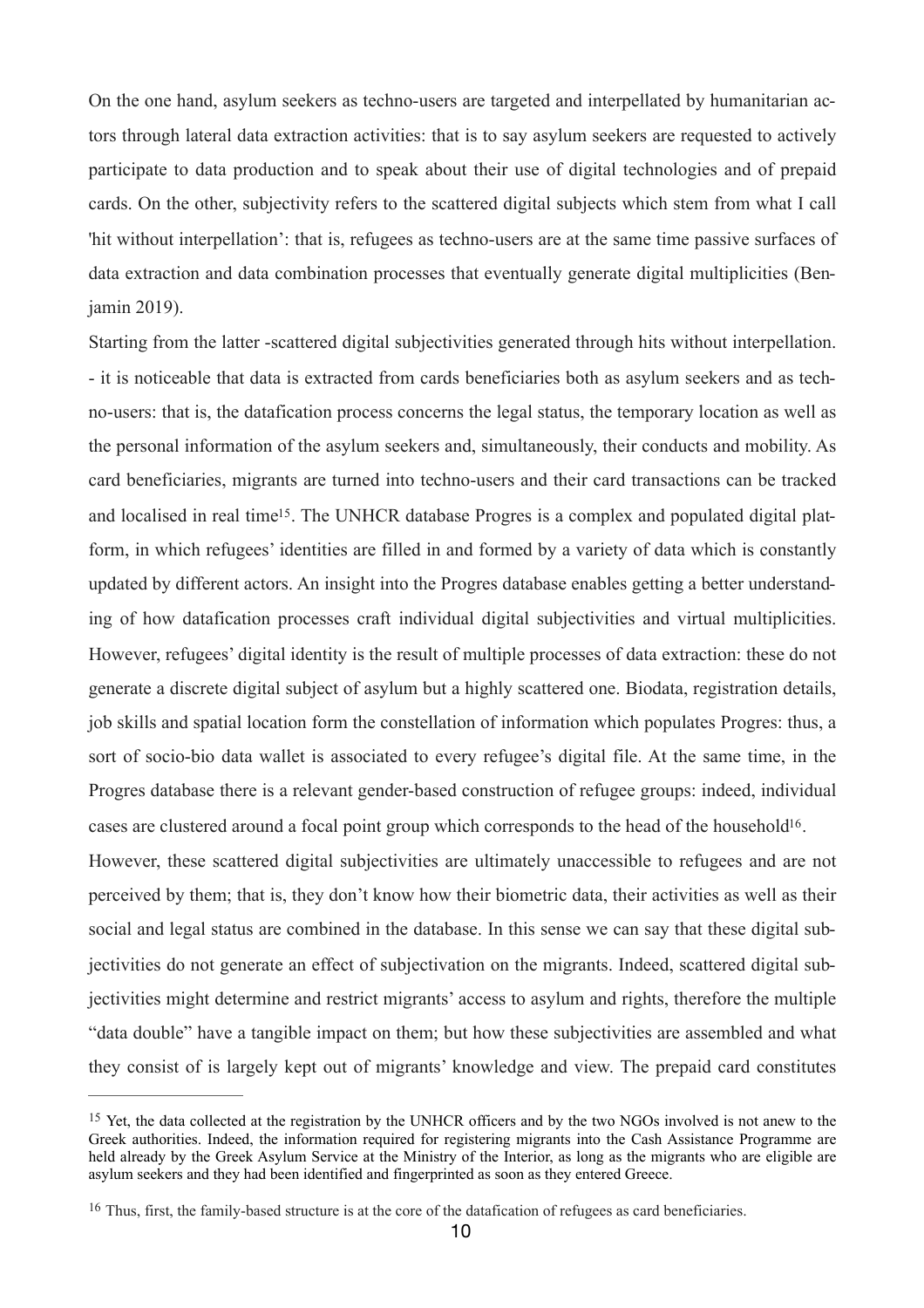one of the techno-material devices in which refugees' digital identities are inscribed. Actually, on the prepaid card there is only the focal point number, and not the individual asylum case number. Therefore, if migrants contact the financial provider to report a problem on their card, PFS can hardly find the individual case in the database, and therefore the mediation of the humanitarian actors is essential.. The asylum card number, the asylum case file - assigned by the Greek authorities and the focal group code - assigned by the UNHCR - are the three identifiers that humanitarians, states and financial actors cross-check in order to trace back to the physical persons.

<span id="page-11-2"></span>Overall, a frantic data extraction activity is at play, if we consider both the data extracted from asylum seekers during the identification registration procedure, and the ways in which they are datafied as technousers. In response to my question about how the data gathered is used by agencies, the UNHCR's officer I met at the Headquarters in Athens answered with no hesitation: 'We do not know what to with the data, we have too much data to process, most of which remains unused'<sup>17</sup>. The data extracted is not mainly used for controlling and tracking individual migrants but for generating statistics about refugees' consumptions and conducts, as confirmed to me by the UNHCR and by the NGOs involved in the Programme: 'we can locate where asylum seekers take cash, but there is no point of tracking their movements. If migrants leave Greece, their card stops working; if they are in the country, we know that the majority do not pay with the cards in the shops, so we cannot see what they buy, while for identifying them we have more reliable tools, such as fingerprinting, as they can borrow their card to anyone else $18$ .

<span id="page-11-3"></span>Ultimately Greek authorities have no interest in keeping refugees in Greece, nor do NGOs and the UNHCR have as a main goal to monitor refugees' internal movements. Most of the information contained in these reports is not the result of processes of datafication nor of any real-time tracking of refugee transactions but, rather, of post-distribution monitoring activities. These consist in questionnaires prepared by the UNHCR that are given to the cards beneficiaries, who are asked to provide feedback about their experience with the prepaid card - how they used it for, and which problems they might have encountered. Phone calls are made by sampling and selecting few asylum seekers per month, and it is also a way for the UNHCR to check that those people are still in Greece.

I speak of 'lateral data extraction' to refer to modes of data-production that rely on the active participation of asylum seekers as card beneficiaries and techno-users. In fact, extractive operations in-

<span id="page-11-0"></span>[<sup>17</sup>](#page-11-2) Interview with UNHCR Athens, January 7, 2019.

<span id="page-11-1"></span> $18$  Interview with International Federation of the Red Cross, Athens, August 10, 2018.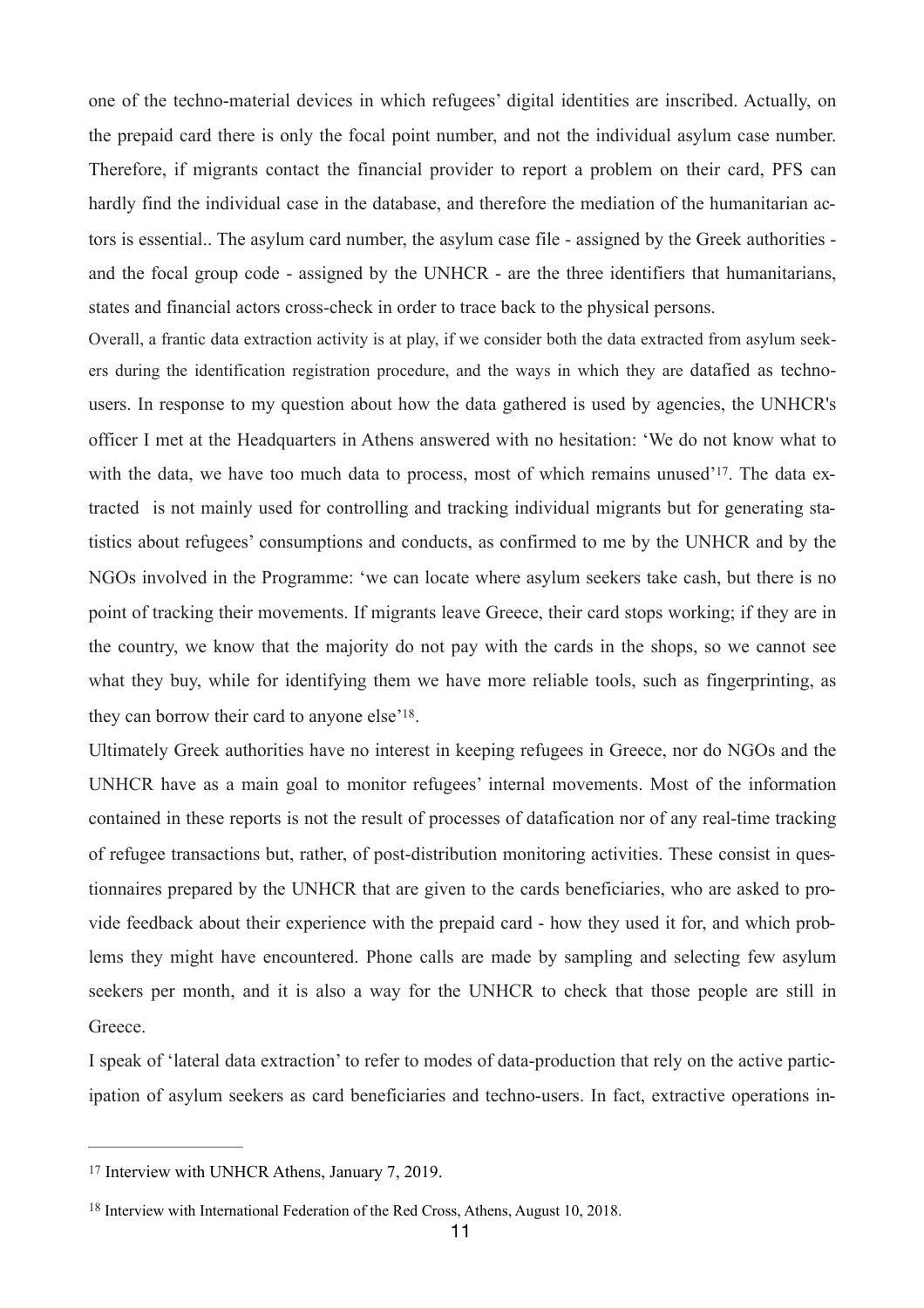creasingly play a key role in refugees' humanitarianism, and they take place not only through topdown datafication but also through asylum seekers' participation to their own governmentality. Hence, direct extraction is not enough; a supplement of discursivity is requested to the refugees as techno-users and as temporary financial-customers. In so doing, refugees as techno-users and as card beneficiaries are not only bodily surfaces of data extraction, subjected to 'hit without interpellation'; they are also object of multiple injunctions to speak and are requested to actively contribute to their own governmentality,. How are refugees interpellated? And what they are asked? The UN-HCR selects every month a certain number of asylum seekers 'by picking out people from different age range, nationality and educational skills'. The selected people receive a phone call and are asked 'if they are willing to take part to the questionnaire and provide feedback about their experi-ence as card holders<sup>'[19](#page-12-0)</sup>. Asylum seekers are interpellated as techno-users addressed *as if* they were responsible consumers who could decide how to invest and spend their savings. However, as H., a Syrian refugee told me in Athens, 'we receive this very helpful monthly support, that, however, in the end it is a kind of charity we cannot do too much with. What do you want to do with 90 euros per month apart from buying essential food and hygienic product?'. This is confirmed in the UN-HCR report which summarises the questions and the findings of post-distribution monitoring activi- $ties^{20}$  $ties^{20}$  $ties^{20}$ .

<span id="page-12-3"></span><span id="page-12-2"></span>Overall, the production of lateral data appears to be a crucial element of the asylum digital economy. Together with post-distribution monitoring activities other parasitic modes of data-capture are at play: these include the messages sent via Viber and WhatsApp by the asylum seekers, in order to report delays and mis-functions in the use of the prepaid cards. These texts are then recorded by the UNHCR into a centralised database to produce statistics and reports about problems and complaints. Thus, migrants are subject to compulsory data extraction and treated 'like a surface' (Benjamin 2019, 128) in meanwhile that they are also interpellated and asked to 'voluntarily' contribute to data-production processes. However, to what extent can we speak of asylum seekers' voluntary involvement? Indeed, the very boundaries between voluntary participation and not being in a position to choose turn out to be highly blurred: even if asylum seekers are not forced in any manner to answer the post-distribution inquiry, many might be worried of the consequences of refusing to do

<span id="page-12-0"></span> $19$  Interview with the UNHCR, Athens, July 18, 2018.

<span id="page-12-1"></span> $\frac{20 \text{ https://www.unher.org/5c9217c87.pdf}}{20 \text{ https://www.unher.org/5c9217c87.pdf}}$  $\frac{20 \text{ https://www.unher.org/5c9217c87.pdf}}{20 \text{ https://www.unher.org/5c9217c87.pdf}}$  $\frac{20 \text{ https://www.unher.org/5c9217c87.pdf}}{20 \text{ https://www.unher.org/5c9217c87.pdf}}$ . As explained in the report, UNHCR phoned households - reasons why men outnumbered women - and asked them 20 standard questions, tailoring these from case to case. Refugees were mainly interrogated on the efficiencies and inefficiencies of the Cash programme and on how they used the money.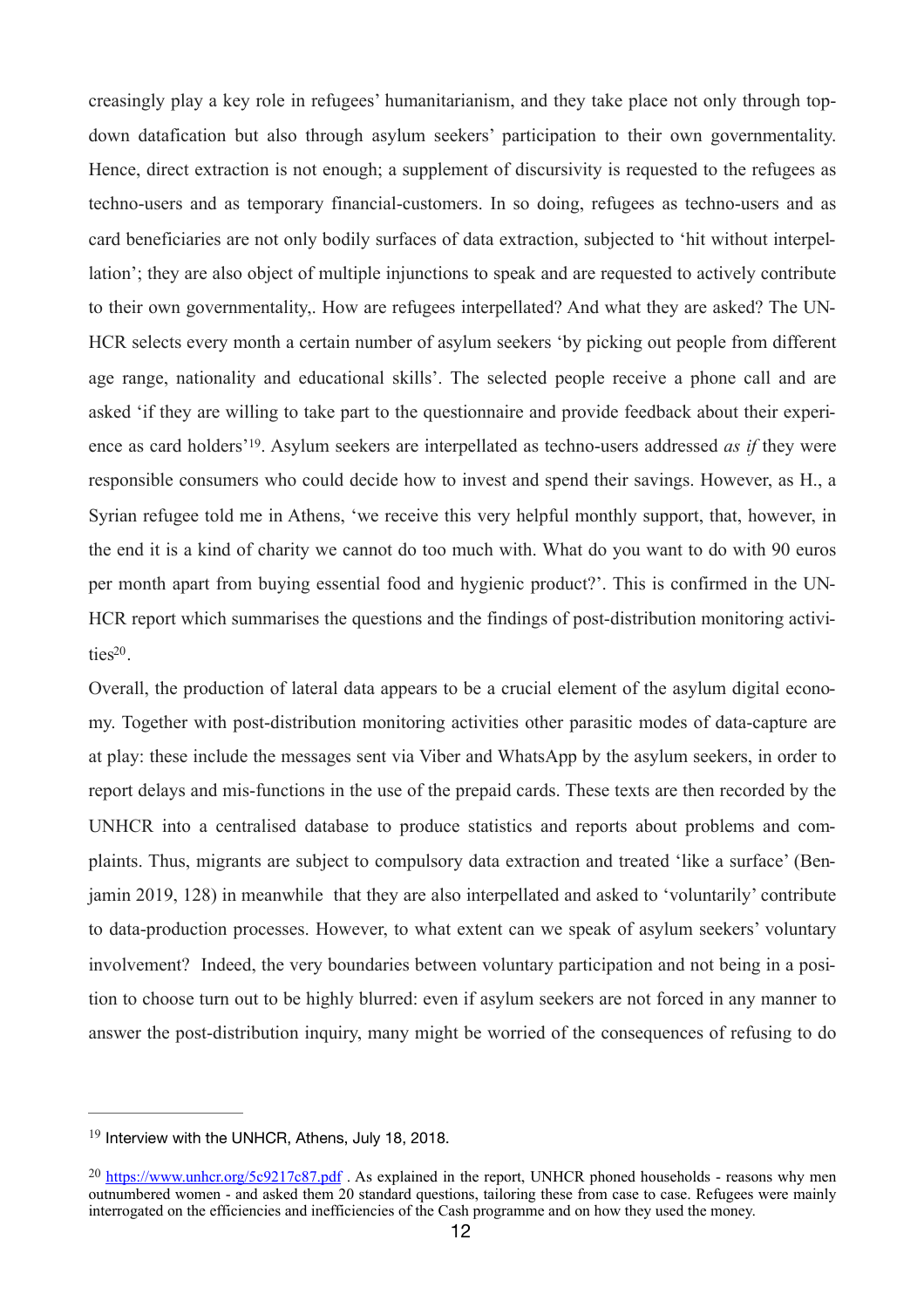it. Ultimately, techno-humanitarianism also strengthens asylum seekers' dependency on humanitarian actors.

<span id="page-13-1"></span>Interpellation as a technology of government recalls Fanon's account of colonised subject who is looked and objectified by the coloniser as 'nigger' (Fanon 2008) and, notably, Althusser's theory of how people are turned into subjects of a specific kind by being interpellated and called out by state authorities (Althusser 2014)<sup>[21](#page-13-0)</sup>. Scholars have demonstrated the central role played by interpellation in the production of citizens's identity and refugees' status (Bassel 2008; Luker 2015). Hultin and Introna have called for a 'post-humanist understanding of interpellation' focusing on the 'ongoing flow of material-discursive practices that hail subjects/objects' (Hultin and Introna 2019, 1382). Yet, what distinguishes the interpellation of asylum seekers in digital times is not so much the performativity of the refugees status, nor post-human forms of interpellation: rather, to be at stake is asylum seekers' cooptation into migration governmentality and into data and knowledge production apt at improving the politics of confinement which obstructs their mobility . Asylum seekers as card beneficiaries are repeatedly asked to speak and how, by doing so, they are shaped *as if* they were responsible consumers from within a condition of forced strandedness.

Indeed highlighting the socio-technical dimension of data which has been deeply analysed by scholars, involves rethinking not only the relation between subjects and the non-human but also the role of humans as such. Ultimately, if 'raw data is an oxymoron (Gitelman 2013), it is worth noticing that data production and extraction are not only the outcome of technologies for generating and processing them, but also of specific power relations and modes of subjugation. The form of interpellation that asylum seekers are targeted by does not follow the confessional mode which consist in asking the subject to tell the truth about himself: card beneficiaries are asked if they want to participate, on a voluntary basis, in generating data about their own conducts and purchases. In this regard it is important to notice that the majority of the asylum seekers takes cash from the ATM machines instead of using the card to pay at the shops, Therefore, even if refugees' financial transactions might be easily tracked, digital traceability turns out to be useless for generating knowledge about the mobile refugee population and their conducts and consumptions.

#### *Between datafied subjectivities and the injunction to be autonomous:*

<span id="page-13-0"></span><sup>&</sup>lt;sup>[21](#page-13-1)</sup> The famous example of interpellation that Althusser mobilises is a policeman who calls a man in the street saying "hey, you there!". The man who turns around hearing that call, de facto endorses the position that the policeman assigned to him through the interpellation act.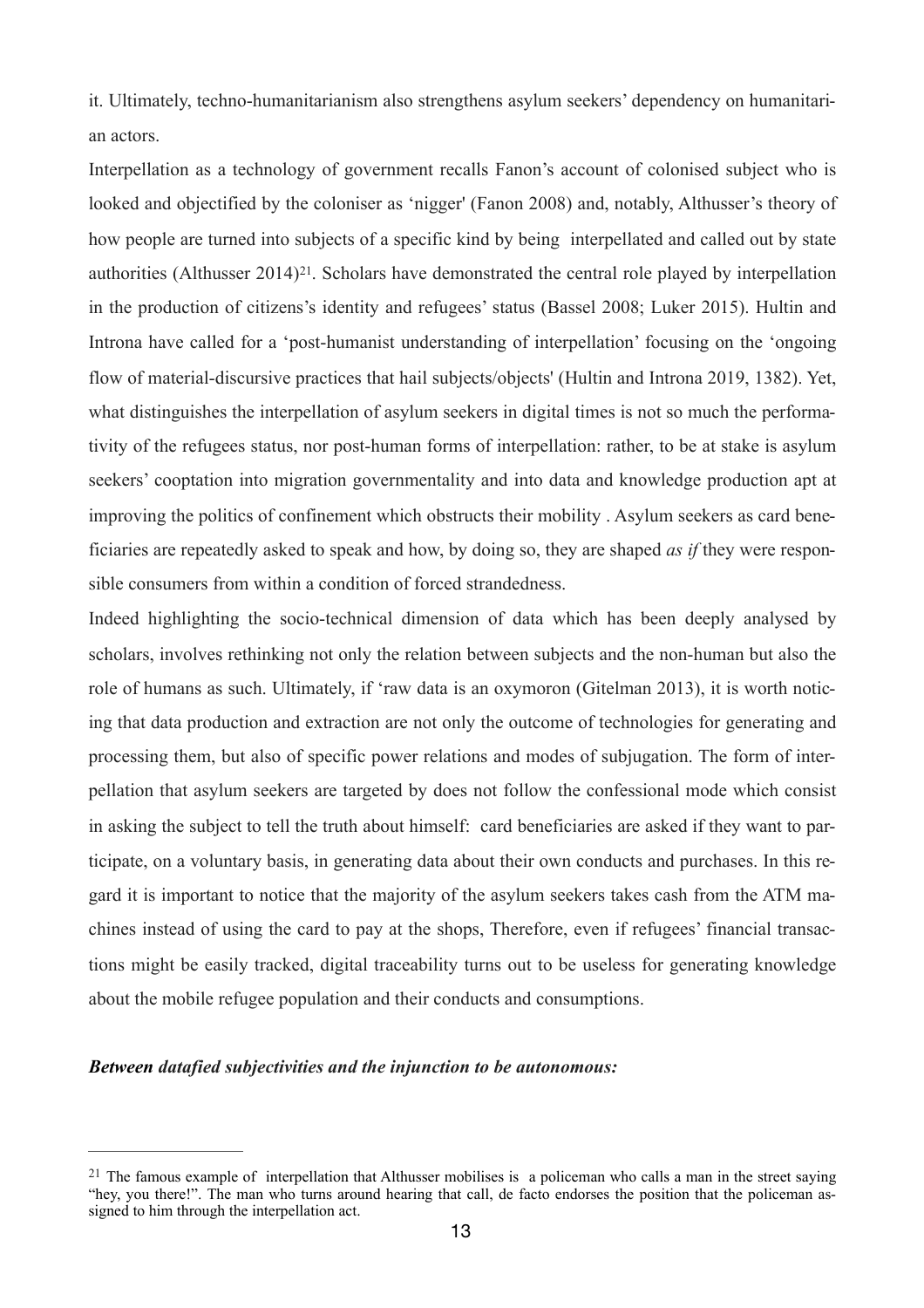The prepaid card constitutes a digital inscription of refugees' produced temporary identities and, at once, a mediation tool between refugees and humanitarian actors that contributes to establish distance between the two. In addition to that, it is also used as a mechanisms of preventive punishment. Indeed, as reported to me by activists, local NGOs and refugees themselves in Athens, card beneficiaries who were accused of abusing of gas and electricity in the temporary accommodations, have had their monthly financial support automatically deducted of 20 or 30 euros. As the UNHCR stresses on its website, 'any threats or acts of violence or intimidation, or aggressive behaviour […] may result in the suspension of activities and possibly of assistance altogether to the responsible persons. Furthermore, these actions may lead to delays in the provision of cash assistance['22](#page-14-0). Asylum seekers might have their card temporarily suspended also if they are suspected of being potential terrorists or involved criminal networks, as reported to me by humanitarian officers of the NGOs who work on the ground. Nevertheless, also in this case, the prepaid cards' transactions are not used for finding and tracking suspect subjects<sup>23</sup>[;](#page-14-1) rather, they are used as digital mediations for preventively punishing the suspect migrants, who get their cards blocked.

<span id="page-14-3"></span><span id="page-14-2"></span>Asylum seekers as techno-users are physically obstructed and legally restricted in accessing and using the cards, and they are constantly disoriented, since they need to keep themselves updated and find out how rules and eligibility criteria have changed**.** Thus, the multiple digital disruptions of the asylum have tangiel implications on migrants' lives. Asylum seekers as techno-users are also shaped by the *humanitarian injunction* to become autonomous subjects, or better to act *as if* they were autonomous. In fact, the implementation of prepaid cards in hotspots and refugee camps is connected to the growing centrality played by discourses on refugees' autonomy. In this regard, it is worth noticing that cash assistance programmes are situated within a broader humanitarian discourse around refugees' empowerment and autonomy. Notably, autonomy has been appropriated in the field neoliberal humanitarianism and translated into a governmental tool for managing wouldbe refugees (Betts and Collier 2017). To be precise, autonomy is not only conceptualised and absorbed within a neoliberal framework; more than that, discourses on refugees' autonomy are disjoined from claims to refugees' freedom of movement and choice.

Thus, 'the incorrigible autonomy of migration that has instigated a crisis for "Europe"' (De Genova 2016, 44) is captured and rephrased as a regulatory norm that people seeking asylum need to attain, from within their spatial restrictions and legal deprivation. Refugees as techno-users are posited as

<span id="page-14-0"></span> $^{22}$  $^{22}$  $^{22}$ <https://help.unhcr.org/greece/living-in-greece/access-to-cash-assistance/>

<span id="page-14-1"></span> $23$  it is during the identification procedure conducted by the Greek authorities in cooperation with Frontex in the hotspots that potential or suspect terrorists are notified to Europol.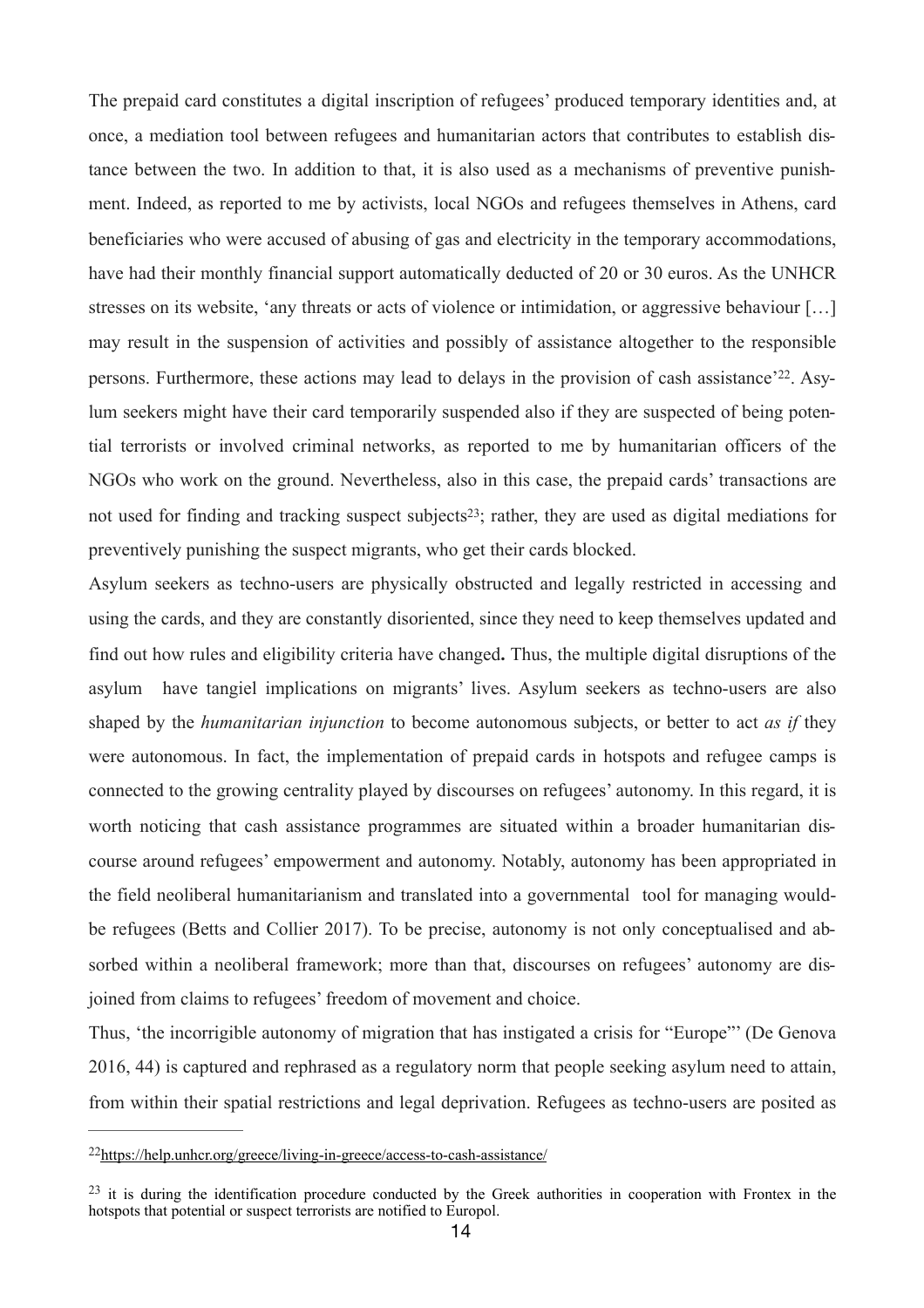subjects who need to become autonomous; indeed, they are supposed to behave accordingly, *as if*  they were responsible techno-users. In other words, asylum seekers are targeted by the injunction to act *as if,* temporarily, they were responsible techno-users. However, far from entitling refugees of rights or to transform them into bank-clients, programmes of financial-humanitarianism are fully enshrined into the asylum regime, which is predicated upon the rejection of the majority of the asylum claims. In Greece, since the implementation of the EU-Turkey Deal in March 2016, together with the "ordinary" denial of the international protection, channels of preventive expulsion from the asylum system had been put into place: migrants might be considered inadmissible to the asylum procedure and can be sent back to Turkey<sup>[24](#page-15-0)</sup>. It follows that migrants who are temporarily entitled to the monthly cash assistance might be soon denied of the international protection, and thus destituted and illegalised.

<span id="page-15-1"></span>If critical analyses about refugees turned into self-entrepreneurs (Turner 2019) or into financialised subjects (Tazzioli 2019) are partially useful for investigating how subjectivities are shaped by the injunction to use digital technologies, on the other these do not enable fully grasping the modes of subjection and subjectivation that are at stake. Indeed, asylum seekers are only temporarily incorporation in the circuits of financial-humanitarianism - while their asylum claim is processed. First, asylum seekers as card beneficiaries are clients of the bank but users of the unique UNHCR's financial wallet. Second, they continue receiving the monthly top-up only insofar as long as they comply with the established spatial restrictions explained above. These fictional narratives - migrants who need to act *as if* they were responsible consumers and techno-users - should be studied more indepth, I want to suggest, as they are at the centre of techno-humanitarian discourses, although in a quite implicit manner.

Asylum seekers as card beneficiaries are requested to behave as if they were responsible technousers, even if most of them are likely to have their asylum application rejected in the next future (temporary dimension); and they are expected to act as if they were autonomous consumers, even if in reality they need to comply with spatial restrictions and do not have a bank account (disciplinary dimension). To sum up, in order to grasp how refugees' subjectivities are shaped through their relationships with the digital and financial technologies of humanitarianism, we need to consider both the *datafied subjectivities* and the actual *conduct*s that migrants are requested to pursue, by acting *as if* they were responsible techno-users. That is, the subjectivities produced are not digital only: the *subjects without interpellation* which stem from data extraction as such, and the ways in which asy-

<span id="page-15-0"></span><sup>&</sup>lt;sup>24</sup> Eu-Turkey Deal [:http://www.europarl.europa.eu/legislative-train/theme-towards-a-new-policy-on-migration/file-eu](http://www.europarl.europa.eu/legislative-train/theme-towards-a-new-policy-on-migration/file-eu-turkey-statement-action-plan) [turkey-statement-action-plan](http://www.europarl.europa.eu/legislative-train/theme-towards-a-new-policy-on-migration/file-eu-turkey-statement-action-plan)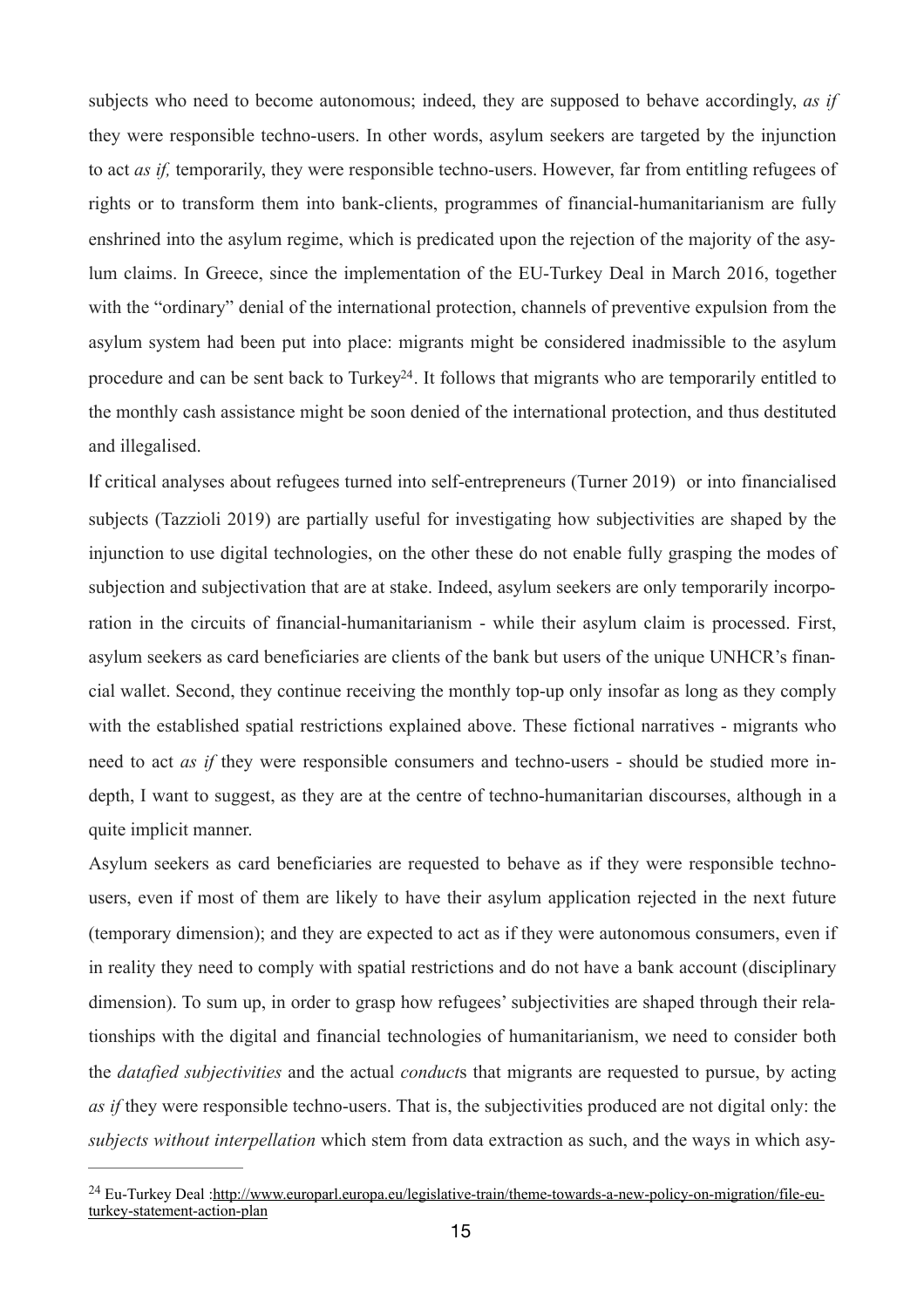lum seekers are shaped as techno-users through this combination of a *twofold injunction:* being autonomous and being disciplined subjects, by complying with the spatial restrictions imposed on them.

#### *Conclusion:*

A critical engagement with techno-humanitarianism involves analysing the datafication of refugees' mobility in light of the asylum regime as a political technology to govern, sort and illegalise migrants. Indeed, the asylum system has become a contested terrain of struggle and of strategic appropriations, and this is also glaring if we draw attention to digital and financial technologies: in 2019 even many migrant nationals who in the past tended not to claim asylum (like Albanese, Chinese and to some extent Pakistani) in Greece opted for becoming asylum seekers, as they have been informed of the Cash Assistance Programme. In so doing, modes of data extraction of financial and humanitarian interventions have been locally and partially twisted by migrants in the direction of a basic livelihood income which plays with the exclusive criteria of the asylum to temporarily stay in Europe.

Data extraction activities nowadays play a key role in refugee governmentality and the invisible infrastructures of data circulation complement the material logistics of humanitarianism. However, data extraction and data circulation processes are far from being smooth: rather, as this article has shown, they are characterised by multiple disruptions and chokepoints which in part depend on local resistances and migrants' tactics, and in part are the result of technological glitches. By insisting on data extraction I have drawn attention to how refugees' subjectivities are targeted by repeated acts of data extraction and, at the same time, how they become source of capitalisation, accounting for the "material conditions of production" and circulation of data (Bates et al. 2016, 8). The multiple compulsory technological mediations between humanitarian actors and asylum seekers show that these latter are objects of a twofold extractive grip: on the one hand asylum seekers are turned into surfaces of data extraction - what I have called *hits without interpellation*; on the other, they are subjected to the injunction to speak, and are requested to collaborate in generating data about themselves - what might be called self-datafication.

Therefore, refugees are datafied and subjectivised as techno-users through data extraction processes they are object of and, jointly, by being interpellated and asked to actively contribute to their own governmentality. By engaging with the modes of data extraction at play in refugee governmentality, the paper has drawn attention the constitutive dynamic between d*ata abundance* and *data disregard:* the abundance of data does not automatically correspond to value production nor is it auto-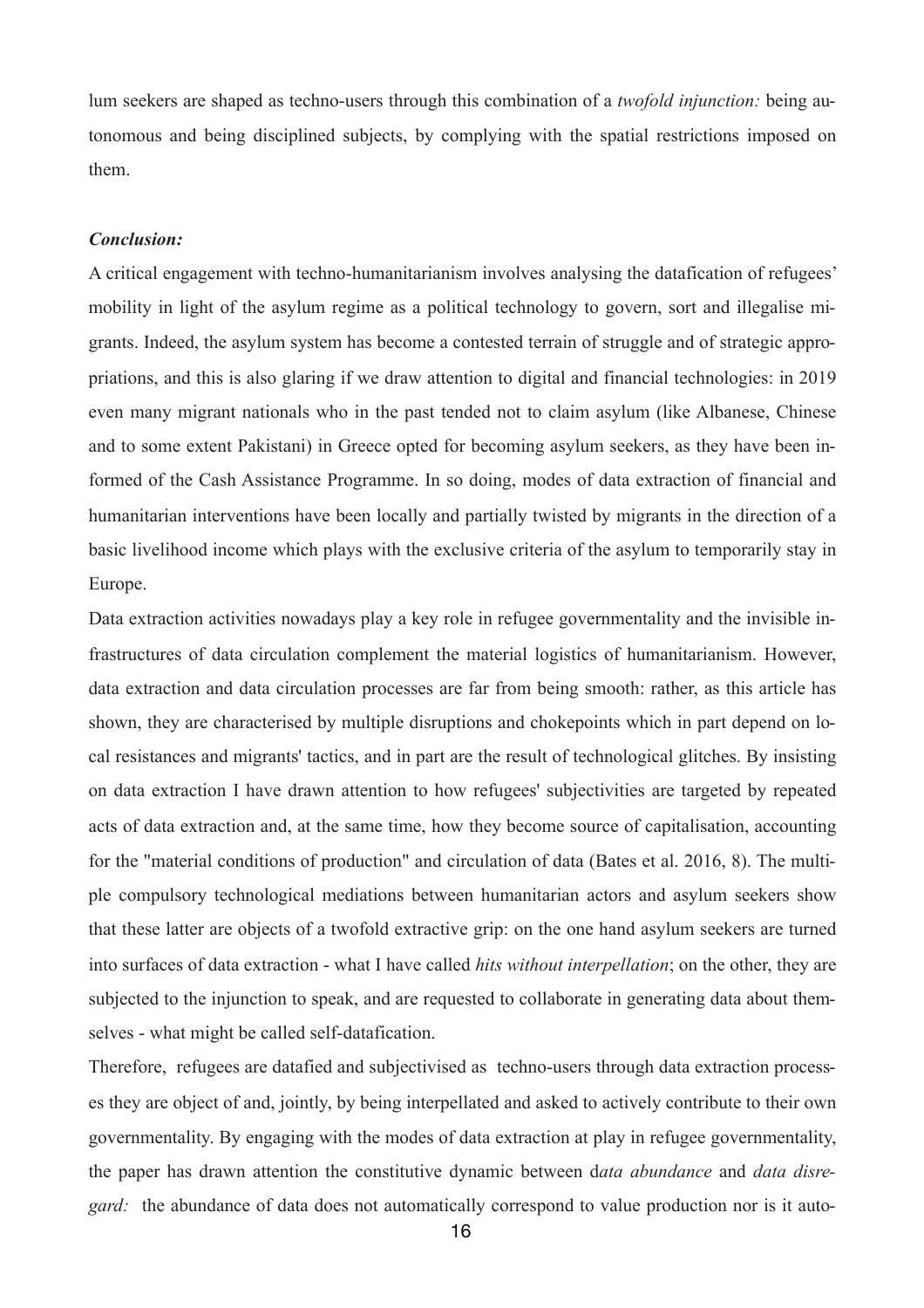matically translated into actionable knowledge. In fact, a future research agenda should explore how value is generated from the datafication of refugees' mobility, beyond the direct profit made by private actors involved in the migration industry, and which labour economy is at play there. Indeed, labour is needed to keep the databases updated (Chun 2016) and to make digital systems, like the Cash Assistance Programme, functional over time. The production of value and the human labour needed for storing and circulating data, sustain the digital infrastructures of the asylum, although they are often invisibilised by a focus on high-tech and techno-optimism in refugees' humanitarianism.

#### **List of references:**

Abdelnour, S., & Saeed, A. M. (2014). Technologizing humanitarian space: Darfur advocacy and the rape‐stove panacea. *International Political Sociology*, *8*(2), 145-163.

Aitken, R. (2017). 'All data is credit data': Constituting the unbanked. *Competition & Change*, *21*(4), 274-300.

Akbari, A. (2020). Follow the Thing: Data: Contestations over Data from the Global South. *Antipode*, *52*(2), 408-429.

Altenried, M. & Bojadzijev, M. (2017). Virtual Migration, Racism and the Multiplication of Labour, *Spheres,* <http://spheres-journal.org/virtual-migration-racism-and-the-multiplication-of-labour/>

Althusser, L. (2014). *On the reproduction of capitalism: Ideology and ideological state apparatuses*. Verso Trade.

Amoore, L. (2013). The Politics of Possibility: Risk and Security beyond Probability. Duke University Press.

Andersson, R. (2018). Profits and Predation in the Human Bioeconomy. *Public Culture*, 30(3), 413- 439.

Antonakaki, M., Kasparek, B. and Maniatis, G., (2016). Counting heads and channeling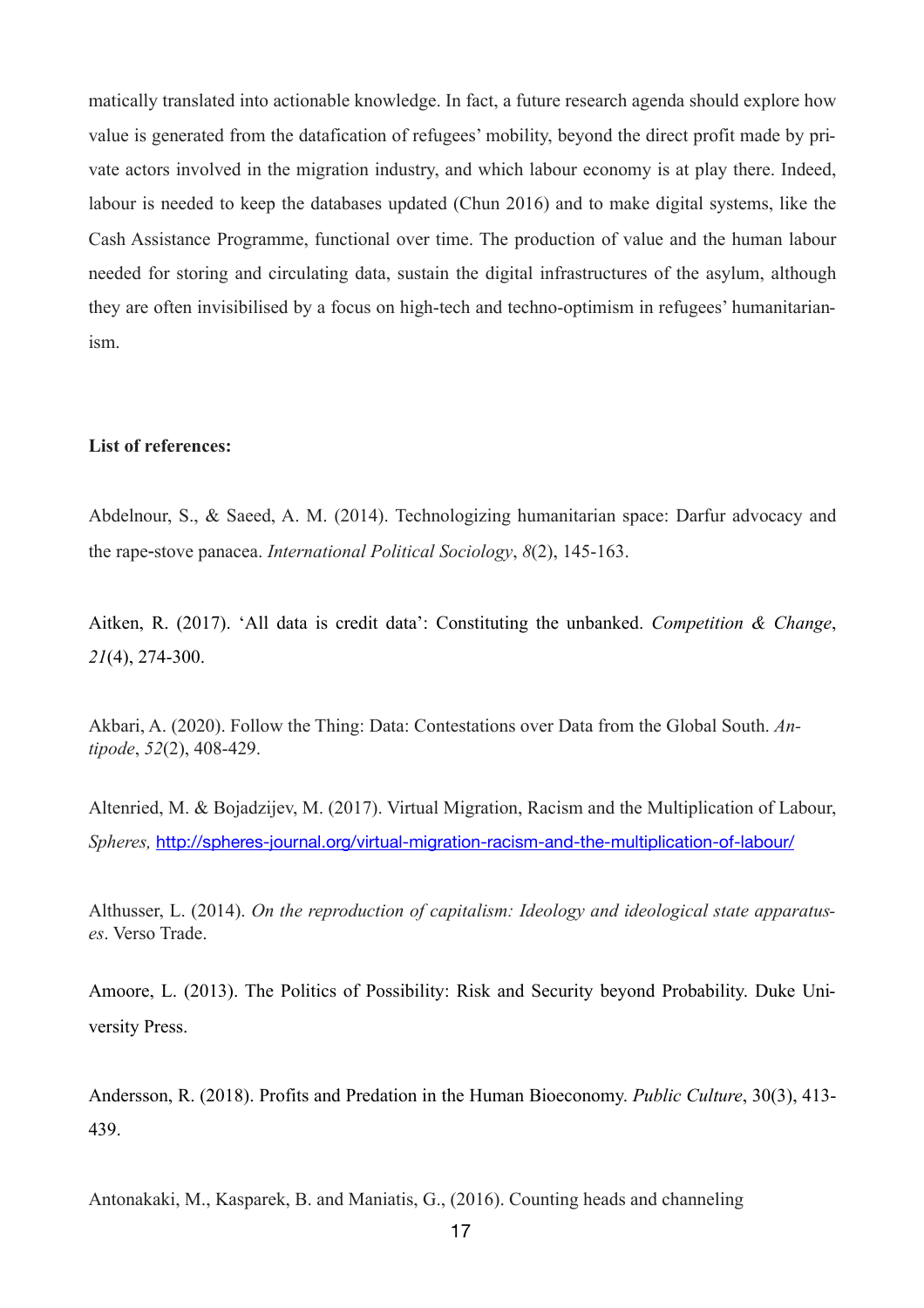bodies: The Hotspot Centre Vial in Chios, Greece. Transit Migration, 2

Aradau, C. (2019) Politics of technoscience and (in)security. *Security Dialogue,* Salter (ed.) et al. Horizon scan - commentaries, 23-24*.* 

Aradau, C. (2017). Assembling (non) knowledge: Security, law, and surveillance in a digital world. *International Political Sociology*, *11*(4), 327-342.

Aradau, C. and Tazzioli, M., 2019. Biopolitics multiple: migration, extraction, subtraction. *Millennium:* 1-23*.* 

Attewell, W. 2018. "From factory to field": USAID and the logistics of foreign aid in Soviet-occupied Afghanistan. *Environment and Planning D: Society and Space*, *36*(4), 719-738.

Bassel, L. (2008). Citizenship as Interpellation: Refugee Women and the State 1. Government and Opposition, 43(2), 293-314.

Bates, J., Lin, Y. W., & Goodale, P. (2016). Data journeys: Capturing the socio-material constitution of data objects and flows. *Big Data & Society*, *3*(2), 2053951716654502.

Belcher, O., 2015. Data anxieties: Objectivity and difference in early Vietnam War computing. In Amoore, L. and Piotukh, V. (Eds.). Algorithmic life: Calculative devices in the age of big data. London: Routledge: 141-156.

Bellanova, R. and Fuster, G.G. 2019. Composting and computing: On digital security compositions. *European Journal of International Security:*1-21 doi:10.1017/eis.2019.18.

Benjamin, R., 2019. Race after technology: Abolitionist tools for the new jim code. John Wiley & Sons.

Betts, A. and Collier, P. 2017. Refuge: Transforming a broken refugee system. Penguin UK.

Broeders, D., & Dijstelbloem, H. 2015. The datafication of mobility and migration management. *Digitizing identities: Doing identity in a networked world*, *242*.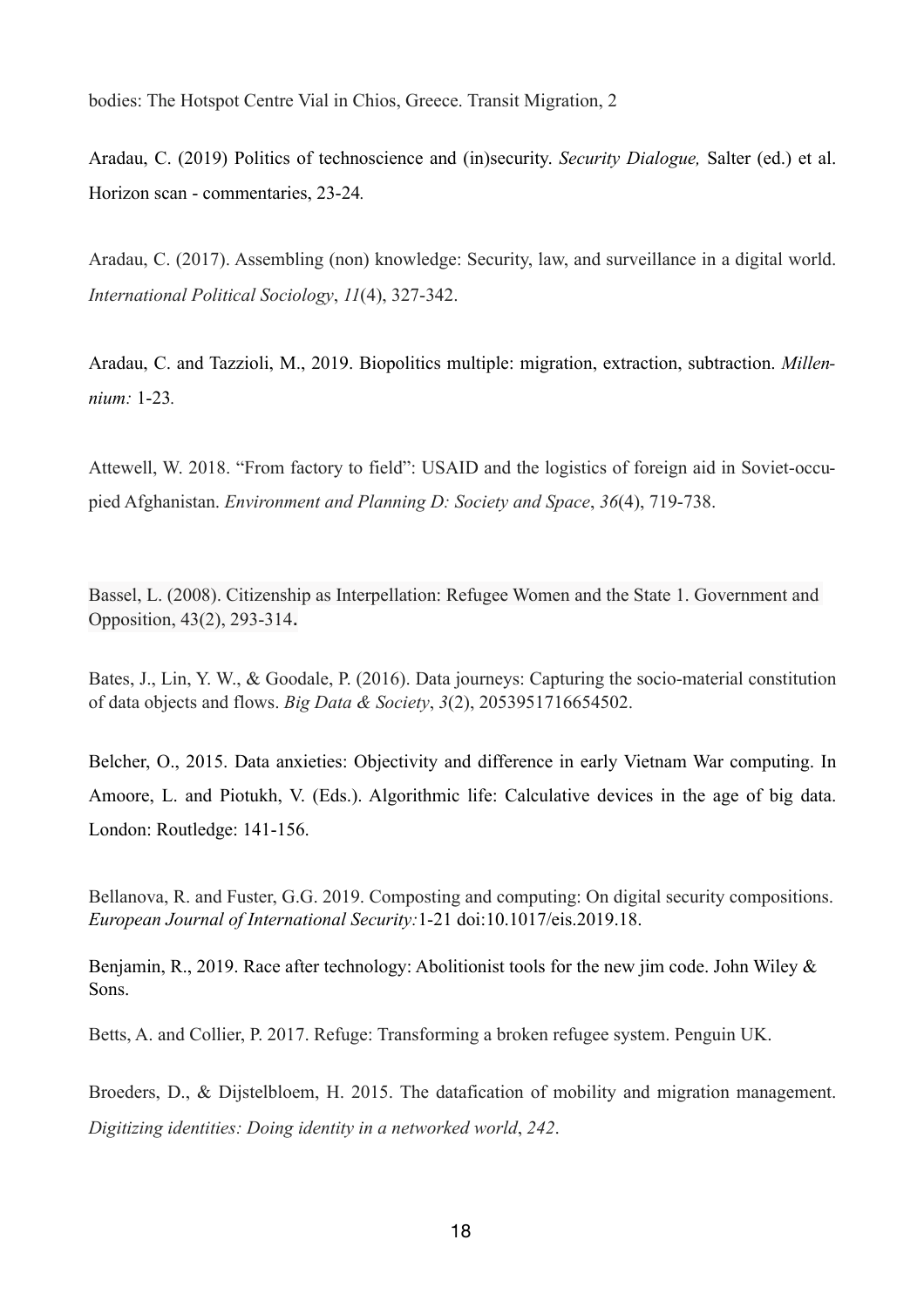Ceyhan, A. 2002. Technologization of security: Management of uncertainty and risk in the age of biometrics. Surveillance & Society, 5(2).

Chua, C., Danyluk, M., Cowen, D., and Khalili, L. 2018. Introduction: Turbulent circulation: Building a critical engagement with logistics. *Environment and Planning D: Society and Space*, *36*(4), 617-629.

Chun, W. H. K. 2016. Updating to remain the same: Habitual new media. MIT press.

De Genova, N. 2016. The 'crisis' of the European border regime: Towards a Marxist theory of borders. *International Socialism*, *150*, 31-54.

Fanon, F. 2008. Black skin, white masks. Grove press.

.

Foucault, M. 1988. The political technology of individuals. In Michel Foucault, Luther H. Martin, Huck Gutman & Patrick H. Hutton (eds.), Technologies of the Self: A Seminar with Michel Foucault. University of Massachusetts Press: 145–162.

Foucault, M. 1984. "Foucault". *Dictionnaires des Philosophes*. Available at: https:// foucault.info/documents/foucault.biography/ (last accessed 30 December 2019).

Gitelman, L. (2013). *Raw data is an oxymoron*. MIT press.

Hacking, I. 2004. *Historical Ontology*. Harvard University Press.

Hoffmann, S. 2017. Humanitarian security in Jordan's Azraq camp. *Security dialogue*, *48*(2),: 97-112.

Hultin, L., & Introna, L. (2019). On Receiving Asylum Seekers: Identity working as a process of material-discursive interpellation. *Organization Studies*, *40*(9), 1361-1386.

Jacobsen, K. L., and Sandvik, K. B. 2018. UNHCR and the pursuit of international protection: accountability through technology?. Third World Quarterly: 1-17.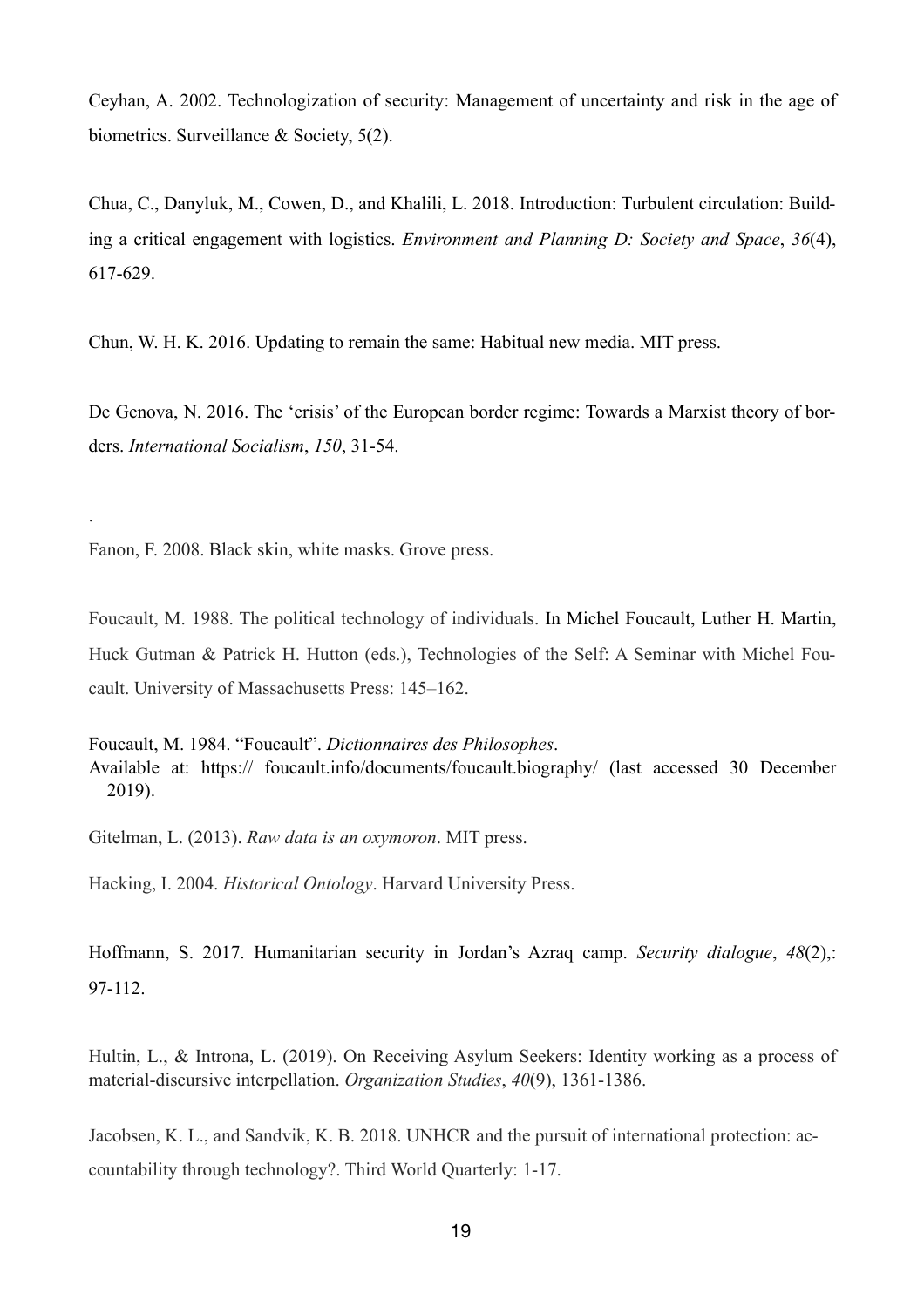Jacobsen, K. L. 2017. On humanitarian refugee biometrics and new forms of intervention. Journal of Intervention and Statebuilding, 11(4): 529-551.

Latonero, M., and Kift, P. 2018. On digital passages and borders: Refugees and the new infrastructure for movement and control. *Social Media+ Society*, *4*(1), 2056305118764432.

Luker, T. (2015). Performance anxieties: Interpellation of the refugee subject in law. *Canadian Journal of Law & Society/La Revue Canadienne Droit et Société*, *30*(1), 91-107.

Metcalfe, P., and Dencik, L. 2019. The politics of big borders: Data (in) justice and the governance of refugees. *First Monday*, *24*(4). Available at: [https://firstmonday.org/ojs/index.php/fm/article/](https://firstmonday.org/ojs/index.php/fm/article/view/9934) [view/9934](https://firstmonday.org/ojs/index.php/fm/article/view/9934) (last access, January 1, 2020).

Mezzadra, S. and Neilson, B. 2019. The Politics of Operations: Excavating Contemporary Capitalism. Duke University Press.

Mitchell, K., & Sparke, M. (2018). Hotspot geopolitics versus geosocial solidarity: Contending constructions of safe space for migrants in Europe. *Environment and Planning D: Society and Space*, 0263775818793647.

Morozov, E. 2012. The naked and the TED. The New Republic. Available at: [https://newrepublic.](https://newrepublic.com/article/105703/the-naked-and-the-ted-khanna)[com/article/105703/the-naked-and-the-ted-khanna](https://newrepublic.com/article/105703/the-naked-and-the-ted-khanna) (last access, January 1, 2020)

Pallister-Wilkins, P. 2018. Hotspots and the geographies of humanitarianism. Environment and Planning D: Society and Space: 1-18. DOI: 0263775818754884.

Papada, E., Papoutsi, A., Painter, J., & Vradis, A. 2019. Pop-up governance: Transforming the management of migrant populations through humanitarian and security practices in Lesbos, Greece, 2015–2017. *Environment and Planning D: Society and Space*, 0263775819891167.

Papoutsi, A., Painter, J., Papada, E., & Vradis, A. 2019. The EC hotspot approach in Greece: creating liminal EU territory. *Journal of Ethnic and Migration Studies*, *45*(12), 2200-2212.

Pollozek, S. and Passoth, J.H. 2019. Infrastructuring European migration and border control: The logistics of registration and identification at Moria hotspot, *Environment & Planning D,* 37(4): 606– 624.